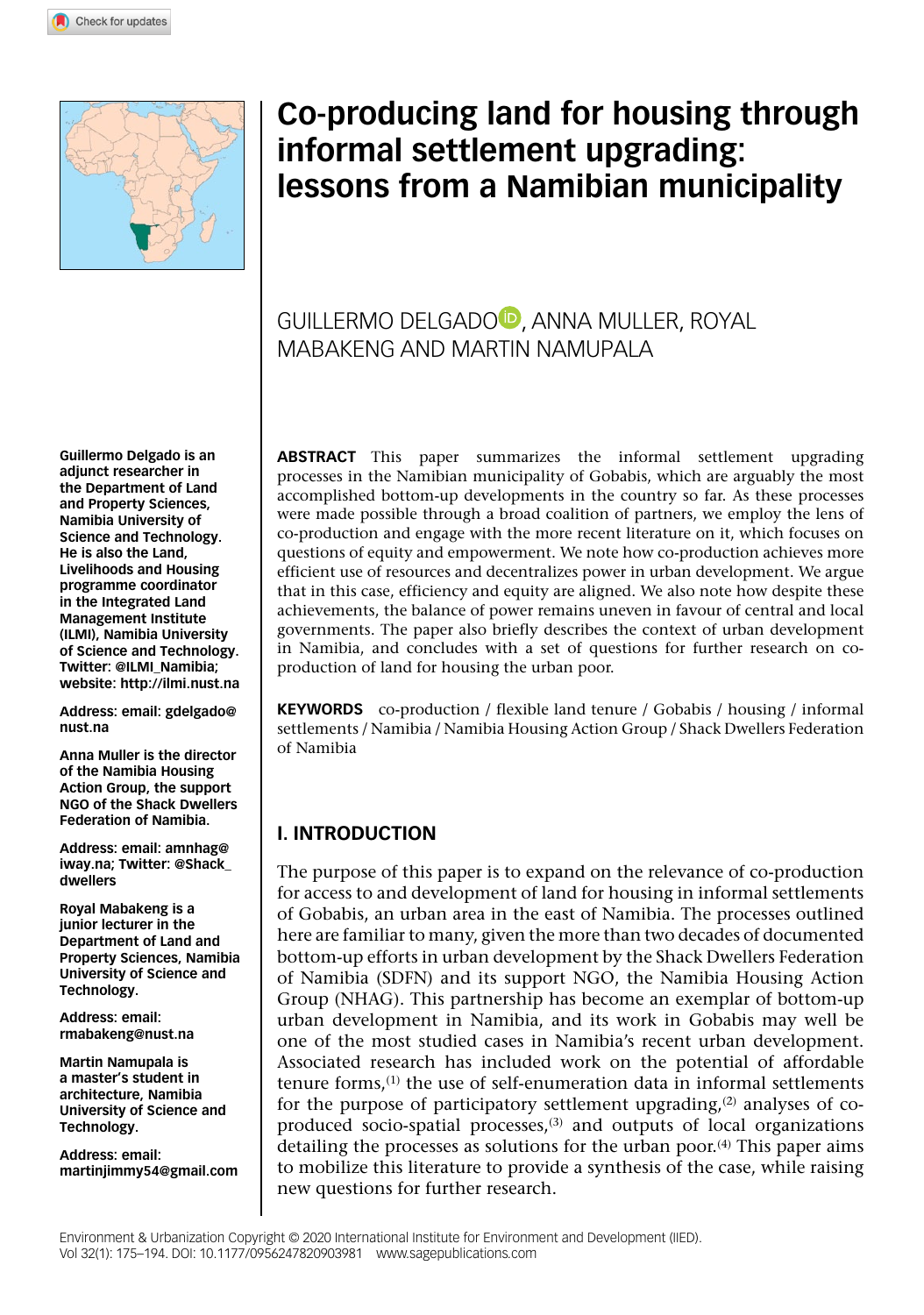Several upgrading processes have taken place in Gobabis, or are underway. Although we also refer to these processes in two other settlements, the primary location in question here is Freedom Square, one of the oldest informal settlements in Gobabis and a pilot project for the implementation of the Flexible Land Tenure (FLT) system.<sup>(5)</sup> (This system allows for the creation of alternative forms of titling, which can eventually be upgraded to freehold titles.) After briefly introducing key aspects of co-production (Section II), the Namibian urban context (Section III) and the policy framework (Section IV), we outline the processes in question (Section V), employing the lens of co-production to explore questions regarding housing and land that are raised in this particular issue of this journal. The experiences related here are analysed and discussed (Section VI), and we conclude with a set of questions emerging from this case (Section VII).

This paper draws on the direct experiences and involvement of all four authors, as well as detailed accounts from various stakeholders, gathered for the doctoral research of one author and the master's thesis of another.(6) For the PhD thesis, semi-structured interviews were undertaken with local authority (LA) officials, Shack Dwellers Federation of Namibia (SDFN) representatives, Namibia Housing Action Group (NHAG) staff, foreign cooperation agency workers, and students; several documents were gathered and analysed to triangulate these accounts. For the master's thesis, semi-structured interviews with stakeholders, focus group discussions, and secondary data analysis (spatial data and settlement profiles) were undertaken.

# **II. Recent Questions about Co-Production**

Early debates on co-production, a term now broadly used in the field of urban development, emerged in the area of public administration in the 1970s and 80s, when ideas of "participation" in urban development were already considered widespread.<sup>(7)</sup> Early writing on co-production, as Mitlin notes, reinforced "Weberian divisions" with regard to "the public" and "the private".(8) Later writings focused on partnerships for development that included the state, civil society and an array of other stakeholders.(9) The state was repositioned as one of the actors within a constellation. This has significant implications, considering the centrality of the state within the modernist paradigm, particularly well documented in former colonies.(10)

Today, discussions on co-production include various actors, and also profit from being in dialogue with contemporary debates on transdisciplinarity(11) and intersectionality.(12) In this recent literature, the virtues of co-production are challenged with fundamental questions, for instance regarding its overall purpose in processes that can easily be reduced to such utilitarian issues as land delivery. Castán Broto and Neves Alves warn that *"when co-production is approached as a mere means to improve efficiency in service provision, equity questions are displaced"*.(13) They furthermore question whether co-production in fact challenges oppressive urban structures.

Our paper engages with these more recent questions by examining in detail the co-productive practices in Gobabis. Another key question is the ultimate aim of co-productive practices: Is it the improvement of

1. Muller et al. (2016).

- 2. Mabakeng (2018).
- 3. Delgado (2019a).

4. SDFN and NHAG (n.d.); SDFN and NHAG (2014).

5. Enabled by a 2012 Act of the Namibian Parliament, FLT is currently being piloted in three urban areas (Gobabis, Oshakati and Windhoek). This is expected to be rolled out nationally, but the timeframe is not yet clear in publicly available documents. The pilots were selected based on the readiness of the local authority and the community. See Republic of Namibia (2012).

6. Mabakeng (2018); Delgado (2019a). The experiences of the four authors regarding this process vary in terms of time and their roles: Anna Muller leads the support NGO, has been involved in urban development in Namibia since the late 1980s, and has been instrumental in the Gobabis developments through it. Royal Mabakeng was previously part of the technical team of the support NGO, NHAG. Guillermo Delgado and Martin Namupala participated through their more recent involvement as a faculty member and a student, respectively, of the Namibia University of Science and Technology.

7. Moser (1989).

8. Mitlin (2008).

9. Mitlin (2008); Albrechts (2013); Joshi and Moore (2014); Watson (2014).

10. During this period, "modern" urban development flourished under centralized, almost dictatorial environments assisted by technocrats and professionalized elites; examples of literature documenting this are Holston (1989); Avermaete et al. (2010); and Le Roux (2004).

11. Simon et al. (2018).

12. Castán Broto and Neves Alves (2018).

13. Castán Broto and Neves Alves (2018), page 373.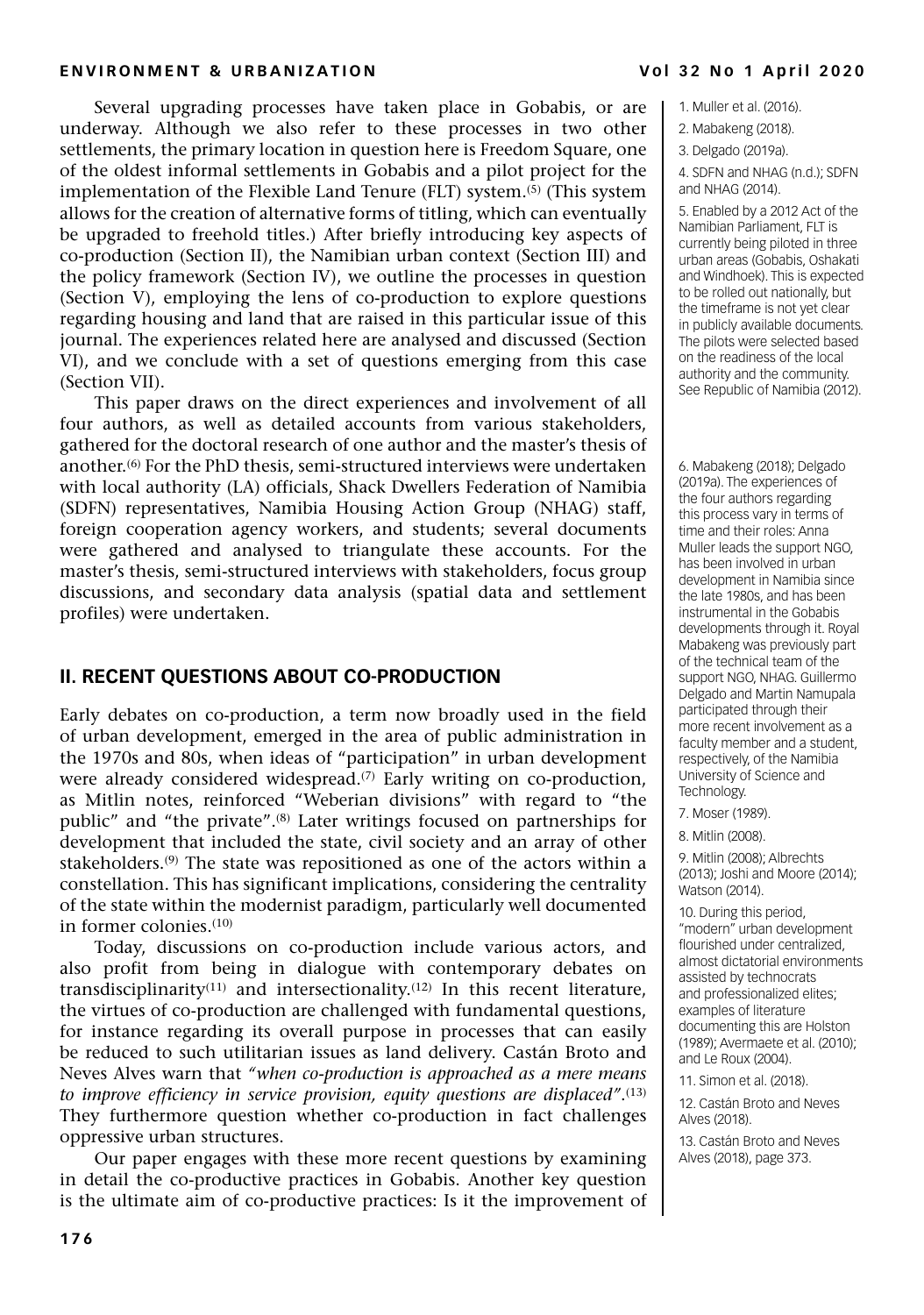#### **C O - P RODU CING LAN D F OR H OUS ING: NAMI B I A**

living conditions along lines that are acceptable to inhabitants, or is it empowerment, understood as additional benefits for parties previously lacking these?

# **III. Namibia: Advances and Urban Crises**

Namibia is the second least densely populated country on the planet,(14) in part because large parts of the country are extremely arid. The country's small population only recently started living primarily in urban areas. This is partly due to its relatively recent independence from South Africa, which imposed apartheid across its territory, reserving urban areas as the domain of whites while relegating the black and coloured<sup> $(15)$ </sup> population to rural "homelands".(16) This is the background to stark socioeconomic imbalances in the country,  $(17)$  making it the world's most unequal country after South Africa.(18) Urban areas were segregated along racial lines and functions, an attribute that remains both unchallenged due to vested interests in property values, $(19)$  and arguably even enhanced by urban growth along these existing structures.

Today, half of Namibia's population lives in an urban area, mostly in informal settlements, which were virtually nonexistent on independence in 1990.<sup>(20)</sup> This figure is projected to reach 70 per cent in the coming three decades. This will mean housing an additional 2 million urban inhabitants.<sup>(21)</sup> Despite a considerable rural bias among decision-makers, urban land seems today to be at the centre of the national discourse, although this has yet to translate to policy and national budget readjustment. Only recently has "urban land" become one of the key areas of land reform, with the president describing the situation in informal settlements as a "humanitarian crisis" and vowing to declare it a "national emergency".(22) It will be interesting to see how implementation can happen during times of austerity, given the current economic recession.<sup>(23)</sup>

At the same time, Namibia is host to remarkable urban development advances achieved through bottom-up approaches. De facto "selfhelp" housing existed throughout the first half of the 20th century in settlements where black people housed themselves to be able to work in urban areas.(24) While undertaken through engagement with the authorities, this was a precarious relationship. The apartheid state engaged in housing provision, but premised on influx controls. In the 1980s, with support from churches and socially committed professionals, groups of inhabitants started organizing to approach local government for access to urban land.(25)

After independence in 1990, these groups multiplied, and the support organization, NHAG, was established in 1992 to serve what became a federation of grassroots groups. An existing alliance in India established connections,(26) exchanges were organized, and the Namibian federation and NHAG joined the international organization that became known as Shack/Slum Dwellers International (SDI) – an umbrella for national affiliates from 32 countries in Africa, Asia and Latin America.(27) SDIsupported federations share a number of core practices, central to which are the savings groups that use the funds saved for housing loan deposits. Also core is the self-enumeration process, through which communities collect socioeconomic and spatial data about themselves and their

14. World Bank (2018).

15. Racial segregation in Namibia was practised in different ways earlier than the time that the apartheid policy was adopted in South Africa in 1948. The official classification included in the Population Registration Act 30 of 1950 defines a person as "white", for those of the Caucasian race; "native" for "a member of any aboriginal race or tribe of Africa"; or "coloured" for those not fitting in the previous two categories; see Republic of South Africa (1950). For this paper, we use the term "black" instead of "native" to allude to the political and intellectual tradition that reappropriates the term in emancipatory ways; see Gordon (2018).

#### 16. Simon (1991).

17. According to the Namibia Labour Force Survey, of the country's 2.3 million inhabitants, only 700,000 are employed. Out of these, 75 per cent earn less than N\$ 8,000 (about US\$ 550) per month; furthermore, about 60 per cent of those employed are considered to be in the informal sector. Some of these numbers were obtained directly from the Namibia Statistics Agency, while others are found in NSA (2019).

18. Measured by Gini coefficient, Namibia tops the list along with South Africa. See World Bank (2017).

19. For an argument on the financial pressures on land and housing in Namibia, see Delgado and Lühl (2013).

20. Recent estimates vary, ranging from those released by the NSA (which put the number of those living in informal settlements at about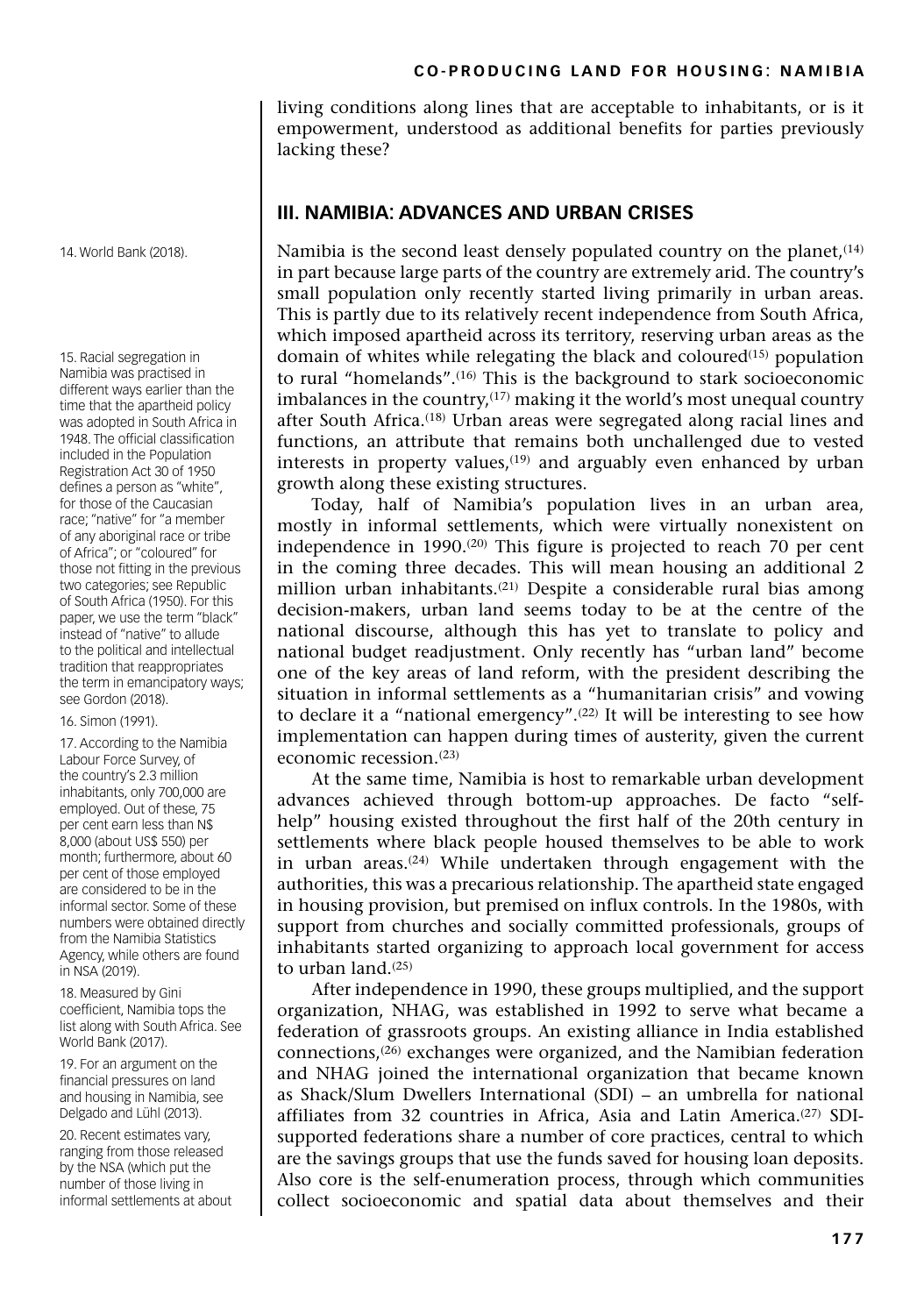settlements, which are discussed and used in the negotiation with local and national government for improvement of living conditions. This has proven in various contexts in the global South to be a vital component in creating awareness of informal settlement conditions, and in enhancing inhabitants' social capital.<sup>(28)</sup> Another key practice is conducting learning exchanges through which member federations visit and learn from each other, within countries and internationally.

In the late 2000s, SDFN–NHAG gained support from central government to undertake self-enumeration exercises in informal settlements nationwide, which resulted in the Community Land Information Programme (CLIP)(29) (see Section Va). The Namibian federation was one of the first internationally to complete a national community-led informal settlement profile.(30) The central government provided additional support in 2000, when the then- Minister of Regional, Local Government, Housing and Rural Development (today the agency is the Ministry of Urban and Rural Development [MURD]) pledged an annual contribution to the SDFN and NHAG-managed Twahangana fund. This support has gradually increased from N\$ 1 million to almost N\$ 10 million annually (about US\$ 682,000). During the 2010s, most housing efforts and attention were absorbed by the government-driven "mass housing" programme, and almost no land was allocated for bottom-up and other initiatives. Nevertheless, SDFN–NHAG achievements have received increasing recognition and support from private organizations nationally.

Despite recognition of the federation as a national stakeholder in various governance and policy platforms, $(31)$  the land available to SDFN–NHAG remains limited, and the increased government funding is negligible relative to both the much-increased membership<sup>(32)</sup> and other state expenditure allocations.(33) Yet the Namibian federation is considered to be among the "mature" SDI affiliates,(34) and proportional to Namibia's population, is the largest federation within SDI.(35) Despite the challenges, SDFN is present in nearly all urban areas and many settlements in the country, and currently has nine active projects servicing land or building houses. Based on emerging partnerships among academia, local government associations,(36) and other allies, a National Alliance for Informal Settlement Upgrading is currently in formation, with the aim of coordinating stakeholders to enhance implementation.(37) In short, despite (or, perhaps thanks to) these advances and setbacks, Namibia has reached a point where participatory bottom-up upgrading is generally regarded as viable, and the conversation now revolves around how to learn from past experiences in order to undertake a scaled-up nation-wide endeavour.

# **IV. An Ambivalent Policy Framework**

While the policy and legal framework in Namibia remains anchored in the modernist fundamentals of apartheid's planned separations of functions and people, there are elements that have enabled some of the processes we describe below. Shortly after independence, a Local Government Act<sup>(38)</sup> established local government in the country as we know it today, outlining its governance and procedures. At that time, the census listed 27 "urban localities". Today there are 57 local authorities (LAs), most of them small<sup>(39)</sup> and largely dependent on central government. In 2000, a Decentralisation

one-fourth of the population), to those of the Community Land Information Programme undertaken by SDFN/NHAG (which estimate that about half of the population already finds itself living in an informal settlement). See NSA (2016): and SDFN (2009).

#### 21. Lühl and Delgado (2018).

22. He did so at the Second National Land Conference in 2018, where "urban land" became one of the five thematic areas, along with other agrarian and ancestral land matters. See Republic of Namibia (2018).

23. World Bank (2019).

24. Delgado (2019b); Lühl (2013).

25. Keulder (1994).

26. Appadurai (2001). This alliance consisted of Mahila Milan, an urban poor women's organization, and the NGO Society for the Promotion of Area Resource Centres (SPARC).

27. SDI (2016a).

28. D'Cruz et al. (2014).

29. Muller and Mbanga (2012).

30. Beukes (2015).

31. SDFN and NHAG have been recognized as national stakeholders in various ways. A few examples of recent engagements have been their recognition as delegates and presenters at the Second National Land Conference, their appointment to the task team to develop the implementation plan of the conference resolutions on urban land, and their membership of the National Housing Advisory Committee.

32. In an SDFN document dated October 2017, the total number of members nation-wide was 23,000.

33. For instance, in the 2016/17 National Budget, the three largest development budget expenses were railway network upgrading (N\$ 390 million [about US\$ 27 million]), farm land purchases for the land reform programme (N\$ 327 million [about US\$ 22 million]), and the "research and development" of the Ministry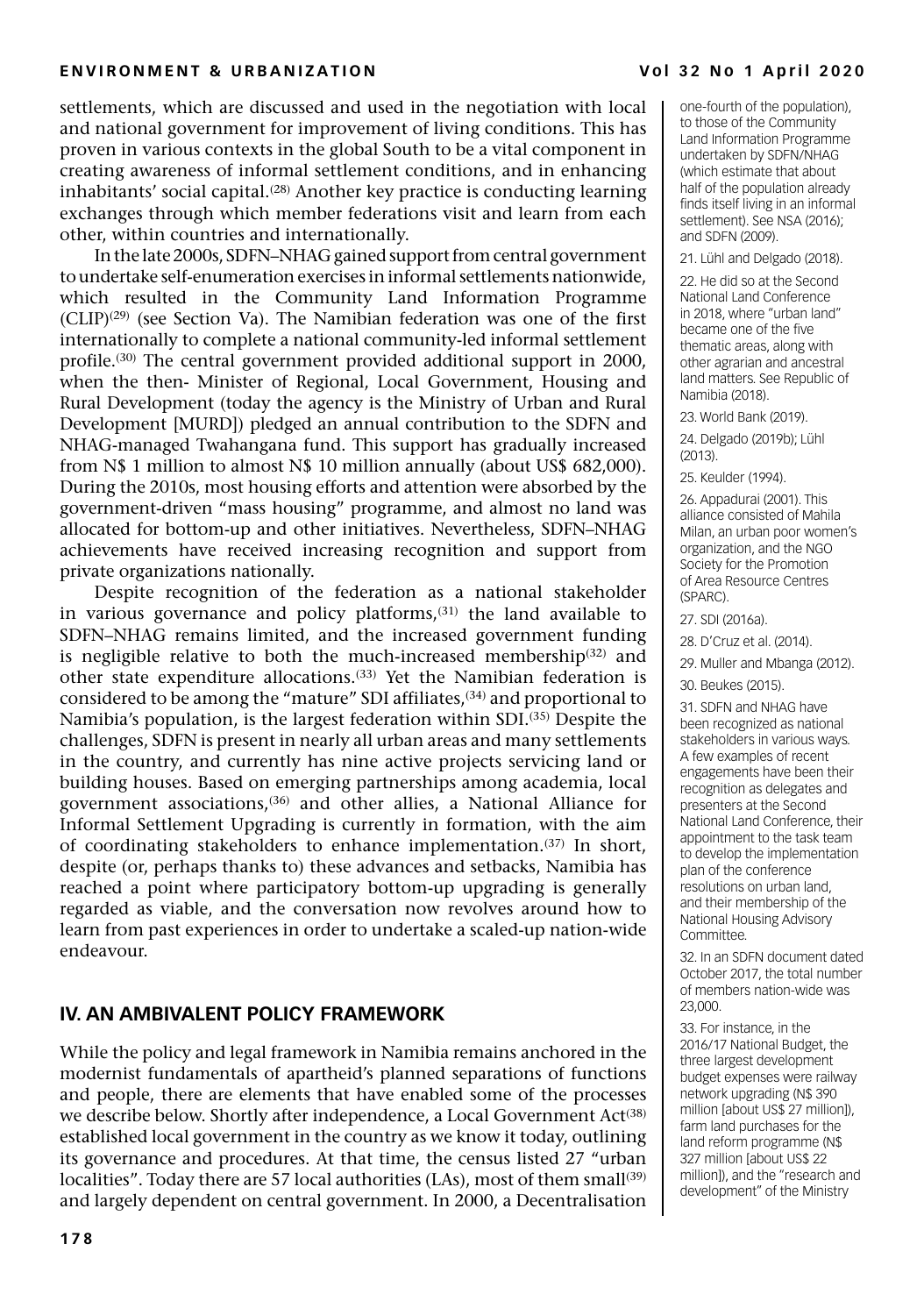of Defence (N\$ 306 million [about US\$ 21 million]). Their budgets were 39, 33 and 31 times respectively more than the recent N\$ 10 million (about US\$ 682,000) allocated to the Twahangana fund. See Brown (2016).

34. Other "mature" affiliates include Ghana, India, Kenya, Malawi, the Philippines, Sierra Leone, South Africa, Tanzania, Uganda, Zambia and Zimbabwe. See SDI (2016b).

35. SDI's annual reports show that although most of the members are in Kenya, Zimbabwe, India, Zambia and Uganda (2014, 2015), the proportion of members vis-àvis the country's population (2014) puts Namibia at the top. SDFN members represent about 0.77 per cent of the population of Namibia.

36. The Namibia Association of Local Authority Officials and the Association of Local Authorities in Namibia gather LA officials and councillors respectively.

37. National Alliance for Informal Settlement Upgrading (2019).

38. Republic of Namibia (1992).

39. The largest urban areas in Namibia are Windhoek, with a population of about 350,000; followed by Rundu, Walvis Bay, Swakopmund and Oshakati, all with a population of 30–65,000; and 13 urban areas with a population between 10 and 30,000; while the rest have fewer than 10,000 inhabitants. The census reports on some urban areas with fewer than 1,000 inhabitants. See NSA  $(2011)$ 

40. Republic of Namibia (2000).

41. Examples of these are appointments of LA CEOs, sales of land, tariffs, budgets, and local council matters.

42. This culminated with the Mass Housing Development Programme (MHDP) in 2013, following housing commissioned from private developers that was linked to government credit. This housing had to be subsidized under the MHDP to be available to the lower segments of the middle-income groups. See Lühl and Delgado (2018).

Act was passed, aiming to devolve central powers.<sup>(40)</sup> In practical terms, however, the central government still holds considerable power over local government matters.(41) It is important to highlight that Namibia does not have a "ward system". Instead constituents elect a political party that in turn delegates members to the local council in question.

Also, soon after independence, Namibia formulated its National Housing Policy, which recognized bottom-up approaches, but also included such limitations as a minimum plot size of 300 square metres. The policy was revised in 2009, reflecting a more neoliberal approach repositioning housing more as an economic asset than a human right. "Affordable" housing would increasingly be regarded as a profitable sector and the government would subsequently lure the private sector into this, sometimes with subsidies not targeting the lowest-income groups.(42)

In terms of global frameworks, Namibia participated in both the Habitat II and III global conferences on housing. While the former spurred the development of local plans,(43) the latter has had little impact on national agendas and plans. Although its constitution does not confer the right to housing, Namibia is a signatory to the International Covenant on Economic, Social and Cultural Rights, which binds it to observe the right to adequate housing. However, there seems to be little awareness of what this right entails, and it has not yet been invoked or interpreted in court.<sup>(44)</sup>

One apparent opportunity that Namibia has, with regard to the provision of secure tenure, is the Flexible Land Tenure System (FLTS),<sup>(45)</sup> an affordable form of titling conceived in the mid-1990s. Legislation was only passed in 2012, and regulations finally adopted in 2018. While in principle this titling was thought of as a co-produced form of tenure, entailing the formation of associations to undertake some tasks in the process, recently published regulations involve considerable bureaucratic requirements. The process is led by the Ministry of Land Reform (MLR); and although some activities have been taking place, it is only since the regulations of the act were passed (2018) that the system could be implemented. MLR will however start piloting this only in three identified urban areas, one of them Gobabis. Results, therefore, remain to be seen.

# **V. What Has Happened in Gobabis**

Gobabis, the regional capital of the Omaheke region east of Windhoek, has a population of  $19.101$ .<sup>(46)</sup> The town is the main urban part of a cattle farming area, but its economic base, like that of the larger area, is otherwise limited. The town follows the typical apartheid planning structure, with a central area and wealthier southern neighbourhoods, separated by the industrial area to the north and a golf course to the east from the black and coloured neighbourhoods, respectively. The informal settlements do not appear in the latest town planning scheme. However, the local authority recognizes and reports on them, $(47)$  as they cover a considerable portion of northeastern Gobabis (Map 1), along with the low-income (formerly black) areas (Epako).

# **a. The Community Land Information Programme**

Gobabis has seen successfully completed cases of SDFN-supported housing developments since the late 1990s. An early example was south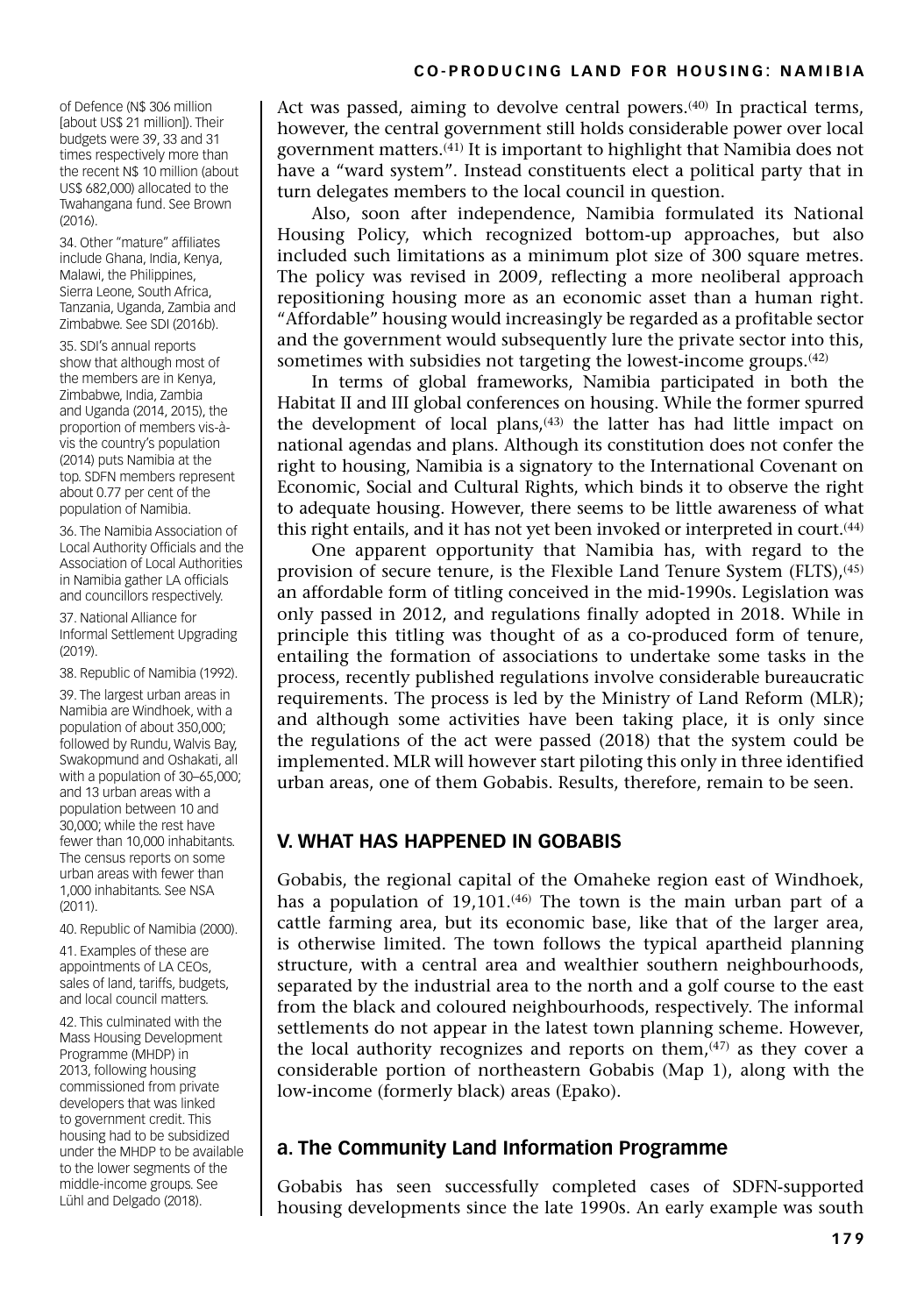

# **Map 1**

# **Mapping of informal settlements in Gobabis by Development Workshop Namibia**

SOURCE: Weber, Beat and John Mendelsohn (2017), *Informal Settlements in Namibia: Their Nature and Growth. Exploring Ways to Make Namibian Urban Development More Socially Just and Inclusive*, Occasional Paper 1, Development Workshop, Windhoek, available at [http://dw-namibia.org/wp-content/uploads/2017/11/](http://dw-namibia.org/wp-content/uploads/2017/11/Informal-settlements-in-Namibia-their-nature-and-growth-DWN-2017.pdf) [Informal-settlements-in-Namibia-their-nature-and-growth-DWN-2017.pdf](http://dw-namibia.org/wp-content/uploads/2017/11/Informal-settlements-in-Namibia-their-nature-and-growth-DWN-2017.pdf).

of Epako, where a savings group upgraded its neighbourhood through a process recognized by UN-Habitat.(48) Other groups secured tenure and built houses in 2008. Information collection is a key process for SDFN, and door-to-door enumeration was undertaken by inhabitants in the early 2000s (an activity thereafter known as CLIP). The partnership mainly referred to in this paper started with community-driven mapping and data collection in 2012 as part of a city-wide CLIP initiative including all its informal settlements. During a feedback session on the results, the inhabitants of Freedom Square protested against municipal plans to relocate them to an even more peripheral area, in order to develop the land for "formal" housing. With the assistance of a Spanish NGO that supported NHAG during CLIP, $(49)$  a learning exchange was organized to visit Cape Town and Stellenbosch in South Africa.<sup>(50)</sup>

- 43. Republic of Namibia (1996).
- 44. Ellinger (2015).
- 45. Republic of Namibia (2012). 46. NSA (2011).

47. The total population in Gobabis' informal settlements is about 14,417: in Freedom Square 4,173; in Kanaan A 3,059; and in Kanaan B 7,185. Kanaan C is still busy with enumerations. See Urban Forum (2019).

48. UN-Habitat (2006).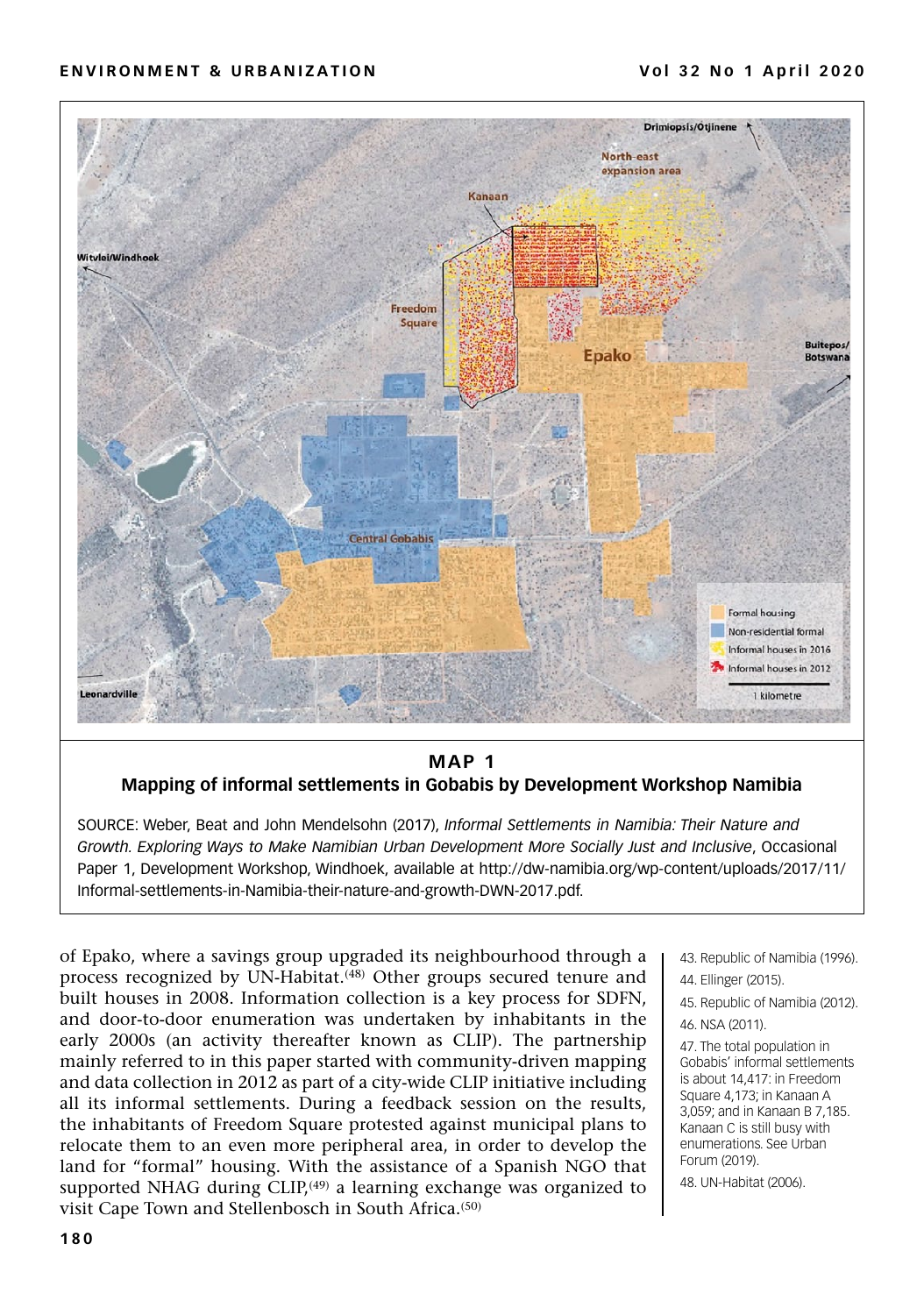49. The NGO HabitAfrica later transformed into Alianza por la Solidaridad (in Spanish, "Alliance for Solidarity"). This was coordinated by the Spanish Cooperation Agency, which subsequently closed operations in Namibia.

50. The settlements visited were Langrug in Stellenbosch, and Mshini Wam in Cape Town.

51. Muller and Mbanga (2012).

52. NHAG and SDFN (2013), "Using enumerations for upgrading: Namibia to Cape Town learning exchange," *Know Your City - SDI* blog, 25 April, available at [https://](https://knowyourcity.info/2013/04/using-enumerations-for-upgrading-namibia-to-cape-town-learning-exchange) [knowyourcity.info/2013/04/](https://knowyourcity.info/2013/04/using-enumerations-for-upgrading-namibia-to-cape-town-learning-exchange) [using-enumerations-for](https://knowyourcity.info/2013/04/using-enumerations-for-upgrading-namibia-to-cape-town-learning-exchange)[upgrading-namibia-to-cape](https://knowyourcity.info/2013/04/using-enumerations-for-upgrading-namibia-to-cape-town-learning-exchange)[town-learning-exchange.](https://knowyourcity.info/2013/04/using-enumerations-for-upgrading-namibia-to-cape-town-learning-exchange)

53. AAPS was supported through a grant from the Rockefeller Foundation to link up planning education institutions on the continent.

54. AAPS and SDI (n.d.)

55. In the process of land servicing, each new extension to an urban area can have a maximum of 300 plots of land. For more on the process of land delivery in Namibia, see Ulrich and Meurers (2015).

56. SDFN and NHAG (n.d.); SDFN and NHAG (2014).

Through the exchanges organized with Gobabis, local inhabitants, an LA official, a councillor, NHAG officials and SDFN representatives were exposed in South Africa to the process of reblocking (i.e. the repositioning of housing structures to improve spatial qualities of an informal settlement) and incremental services improvement; the virtues of self-enumeration;(51) upgrading through a partnership approach; and the value of written agreements between LAs and inhabitants.(52) Arguably, this experience changed the way Gobabis Municipality liaised with inhabitants in local informal settlements. The municipality proposed a similar reblocking approach, which led to upgrading instead of relocation, and paved the way to development of a partnership for upgrading in Freedom Square. The partnership expanded, and a wider array of stakeholders became involved. The ambition at this point had started to focus on the wider perspective of "city-wide planning", gradually including the other informal settlements, with Freedom Square taking the lead with significant physical improvements.

# **b. Planning studios**

The concept of "planning studios" derives from collaborations between communities and academics. The academic interest was initiated by the Association of African Planning Schools (AAPS)<sup>(53)</sup> working with SDI. During a conference they held in Tanzania in 2010, academics were inspired by studios Kenyan professionals presented, undertaken as a partnership between SDI and the University of Nairobi. A programme was thereafter developed to undertake joint AAPS–SDI studios in different countries, including Namibia, with the objective of exploring alternative planning methods based on partnerships with local inhabitants, organized through the SDI network.(54) At the same time, there were physical improvements at some of the sites, and in other cases, memoranda of understanding (MoUs) were forged between partners.

The Namibia University of Science and Technology (NUST), SDFN and NHAG implemented the planning studio in Gobabis as part of the "community-based projects" within the undergraduate programme of Town and Regional Planning. The first studio in September 2013 had site analysis as an objective. Students prepared a land-use survey and, with community representatives, examined the drainage, vegetation, physical infrastructure and access to bulk infrastructure. Inhabitants had already done an extensive CLIP exercise and made these socioeconomic data available to students.

The 60 hectares of land in Freedom Square would ordinarily have been subdivided into four "townships" for conventional servicing.(55) For the purpose of these co-production processes, the land was subdivided into eight blocks by the enumeration teams, guided by NHAG and the local authority. The blocks' divisions were created using aerial images and guided by walking paths and the natural drainage pattern. The few permanent building structures were identified, along with trees of importance, the most prominent roads, flooding areas and other features. The process of reblocking, which entailed relocation, strongly involved inhabitants, which made the issues of compensation and reimbursement of expenses due to displacement less of a concern.(56)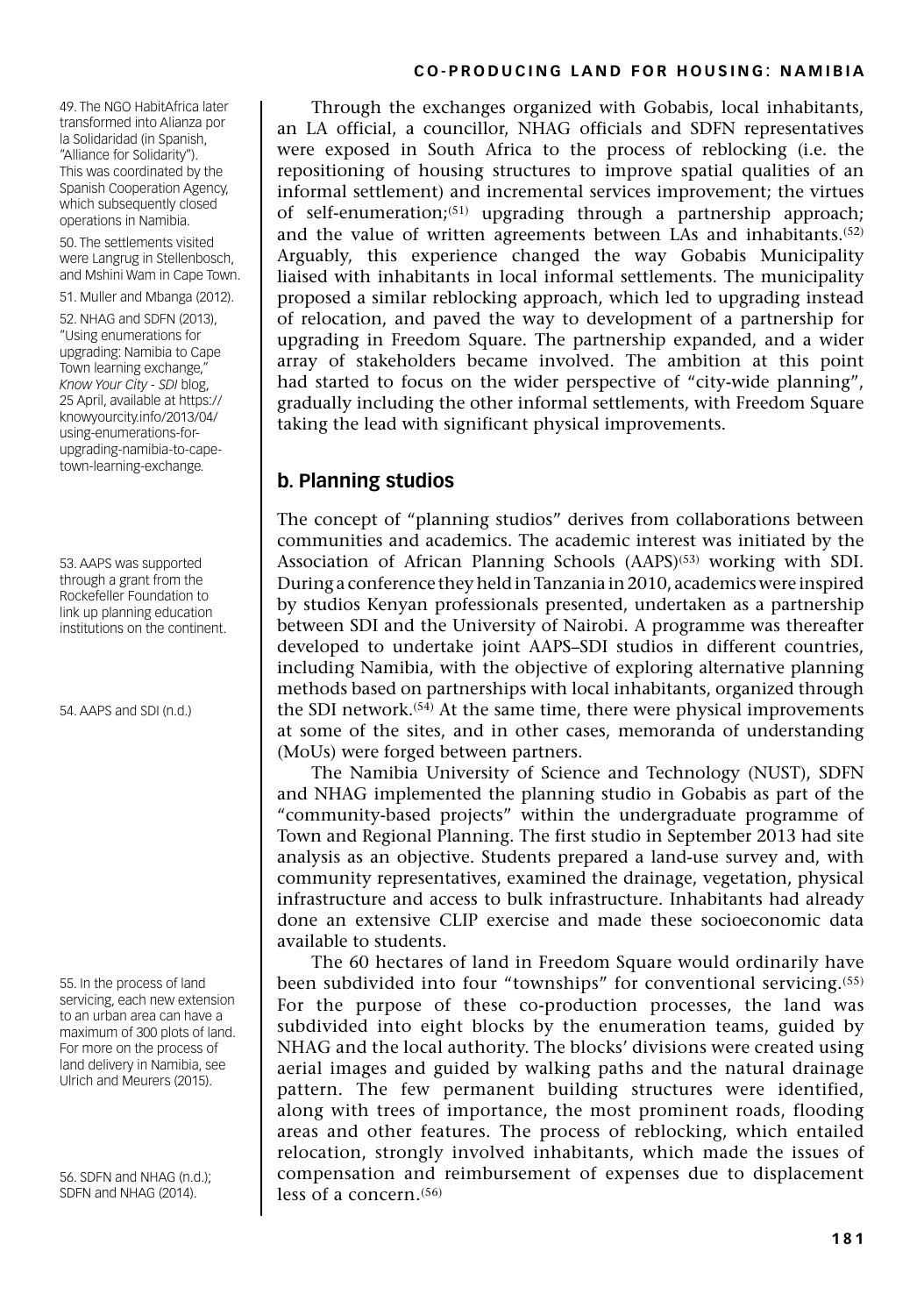The second planning studio in March 2014 made use of the tools previously employed to facilitate participatory design of layouts. Connectivity within the settlement and to other neighbourhoods was discussed and incorporated in the design. The event was attended by officials, politicians and SDFN members from other regions, as well as an SDI team from South Africa. The process of creating the spatial layout involved many Freedom Square inhabitants. This studio brought new life to the planning process and allowed for inhabitants' needs to exert an influence on the layout. The different blocks had to present their results, and changes were made to tie the eight plans into one coherent layout plan. The initial submission for the creation of the larger piece of registered land as one block, to allow for land registration, was undertaken by a NUST town planning lecturer and approved by the local council. When the Ministry of Land Reform took over the process as part of the piloting of the FLT project in 2015, it decided to divide the informal settlement into still smaller blocks, using as a guide the proposed number of households that each association applying for FLT titles was required to have under the regulations.(57)

# **c. Reblocking and preparations for Flexible Land Tenure**

The council-approved layout enabled inhabitants to embark on the reblocking with the support of the other stakeholders. In neighbouring South Africa, reblocking seems only a temporary exercise not necessarily leading to longer-term security of tenure;<sup>(58)</sup> but here this exercise was undertaken with the goal of long-term settlement. High-quality aerial images were captured by a land surveyor who was piloting the use of drones,(59) and the new layout was overlaid on them. This assisted the residents in identifying the structures that needed to be shifted to fit into the new plots. At some point during this process, it also became clear that Freedom Square would become a pilot for FLT. As part of this, the outside boundaries of the settlement were measured by a qualified land surveyor with support from the German Cooperation Agency (GIZ) as part of its Support to Land Reform programme in Namibia in 2015. The Global Land Tool Network (GLTN) supported the implementation of the Social Tenure Domain Model (STDM),<sup>(60)</sup> which enabled the measurement of the inner blocks by a survey technician, while the plots were measured by residents assisted by a NHAG technician and a land surveying student from NUST.

Land measurement took place in November 2015 before relocation started. First, structures had to be moved to make space for the bulk sewer line that would serve the settlement. Other structures also required shifting to clear streets, including those outside the boundaries of the settlement, which needed to be brought in and situated within a plot. In all, about two-thirds of the structures were moved to fit within the layout. Structures had to be dismantled, and in some instances the municipality assisted with transport, but in most cases inhabitants themselves transported the structures in wheelbarrows. In some cases, younger members assisted older ones. NHAG and the municipality helped guide the process, indicating where the boundary pegs were. Existing structures that were closest to designated parcels were moved there; those households that could not obtain parcels within their blocks had to move to open parcels in other blocks. Within two months, 70 per cent of the households occupied their

57. Section 2(1) of the FLTA Regulations stipulates that a starter title or a land hold scheme *"must accommodate 25 to 100 households unless circumstances make it desirable to have a different number"*.

58. Sacks (2018).

59. Barnes et al. (2015).

60. GLTN is an alliance of international partners that develops, disseminates and implements land tools; and STDM aims at bridging the gap between conventional and informal land administration systems. See <https://gltn.net>.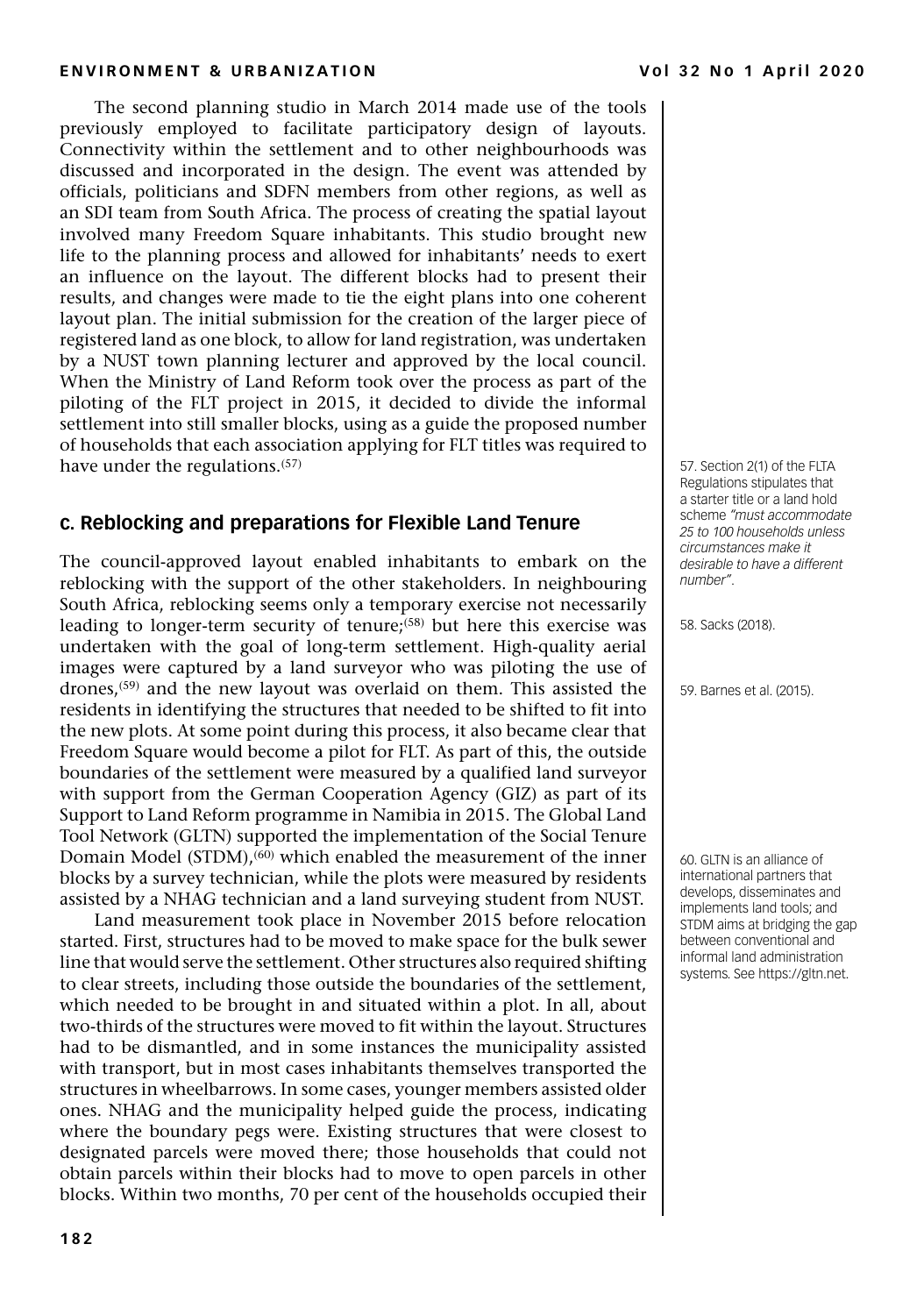61. SDFN and NHAG (n.d.); SDFN and NHAG (2014).

land.(61) This process had to be completed relatively quickly to prevent people from outside the settlement from occupying open plots.

The initial eight blocks had plots for more than 100 households – a large number in relation to the usual size of SDFN-affiliated groups. While the process of reblocking strengthened ties among inhabitants, especially when it became clear that the land was not exclusively for members of SDFN saving groups, the numbers involved presented challenges for organizing. The large extent of the area necessitated continuous engagement with all the households, and not all residents were able to attend meetings or take part in the activities. NHAG and SDFN members realized the problem of operating at this scale, and to facilitate maximum participation, they organized the communities within each block into smaller clusters (up to 40 households). This was done to prepare the occupation certificates, generated as part of the STDM land recording tool. This in turn required the involvement of residents in order for them to gain an understanding of the tenure privileges and responsibilities.

However, despite considerable work undertaken to this end, the Strategic Executive for Local Economic Development at the municipality subsequently decided not to make a submission to the council for approval of the certificates, but rather to wait for the subsequent implementation of the FLT pilot. Perhaps due to a limited understanding of the role of communities in the process, and despite the flow of information among parties so far, the ministry (MLR) did not include NHAG, SDFN and the inhabitants in implementation of the Gobabis pilot. It started to focus instead on implementing regulations as a technical process involving the local authorities and town planning consultants. This affected local ownership of the process by community members, who were initially supposed to lead this process, and who as a result had less understanding of the practical implications of their formalization. From this point on, the responsibility for establishing the process of voluntary association relied primarily on MLR in collaboration with the municipality, and less so on the inhabitants.

# **d. Service installation**

The priority need of inhabitants for the installation of sanitation and more water points had been one motivation for the reblocking of Freedom Square, and was presented by the inhabitants to the LA. The municipal engineer prepared the service plans and bill of quantities, and a partnership formed by SDFN, NHAG and the Gobabis Municipality applied to MURD for funds. The ministry made N\$ 8 million (about US\$ 546,000) available for materials so that inhabitants could install their own water and sewer infrastructure, with training from a plumber hired by the NGO. They were to do the excavation themselves. In the end, only a small group received the sewer installation training because the soil was found to be too rocky and the required excavations were too deep and dangerous to be done manually. A contractor with the necessary skills and equipment was identified by the municipality and contracted to provide his services at a negotiated fee for the construction of 340 manholes, a number that some engineers found too high for the intended purpose.

Inhabitants subsequently requested prepaid water meters, which allow greater control over expenditure. These had not been included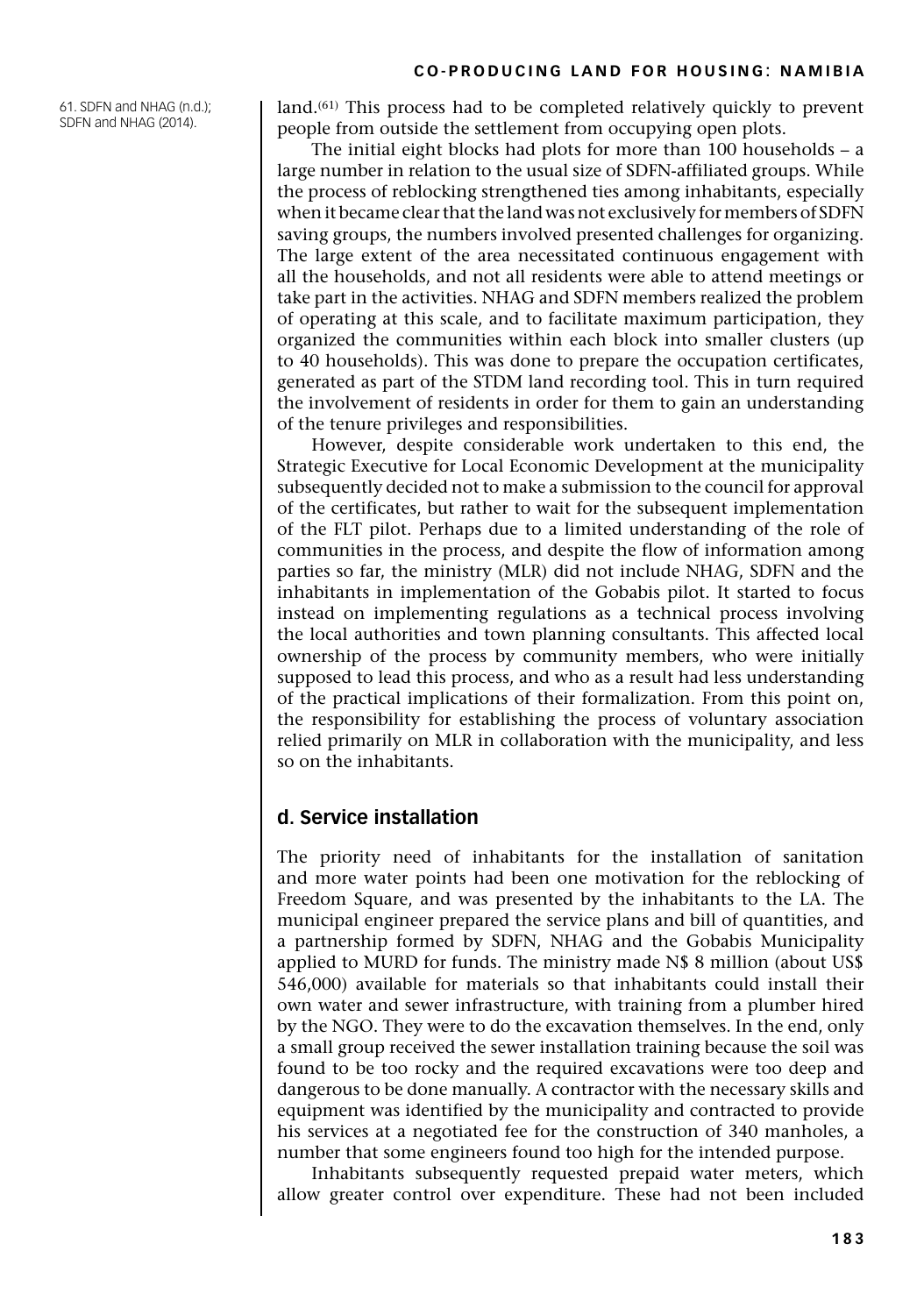

© Guillermo Delgado (2017).

in the original budget, but NHAG obtained support from SELAVIP to purchase 200 of these water meters,<sup>(62)</sup> with the intention that repayment from residents would fund the remainder. Currently, 90 per cent of the planned infrastructure has been installed, and 90 water points are now being used communally (Photo 1).

# **e. Kanaan C and Tuerijandjera studios**

During the process of reblocking Freedom Square, the neighbouring settlement of Kanaan C was rapidly expanding, as people anticipated that this area would also be included in this ongoing process, perceived by some as a "land allocation" exercise. Kanaan already had communal water taps and was not facing the threat of eviction that Freedom Square was, so the engagement from inhabitants in the process was less strong than in Freedom Square. There was in fact an understanding between SDFN–NHAG and the municipality that after the upgrading of Freedom Square, Kanaan C would follow, but the illegal occupation of allocated land following one of the first CLIP enumeration exercises in Kanaan C resulted in the police having to intervene. The 40 per cent increase in structures at this point might also be explained by the generally rapid growth in Gobabis, exacerbated by a drought affecting farming in the region. Farm workers in Namibia lack tenure security on the farms where they work,(63) leading many to settle in the nearest urban area. In the face of this occupation, enumerations were halted. The process stagnated and was only resumed in 2017, after a year of negotiation, to enable the studios to follow as the next step in the process.

62. The Latin American, African and Asian Social Housing Service (SELAVIP) is a nonprofit organization supporting housing for the urban poor. See [https://www.selavip.org.](https://www.selavip.org)

63. This differs from, for instance, South Africa, where legislation such as the Extended Security of Tenure Act (No 62 of 1997) enables some land rights for farm workers in the farms where they live and work.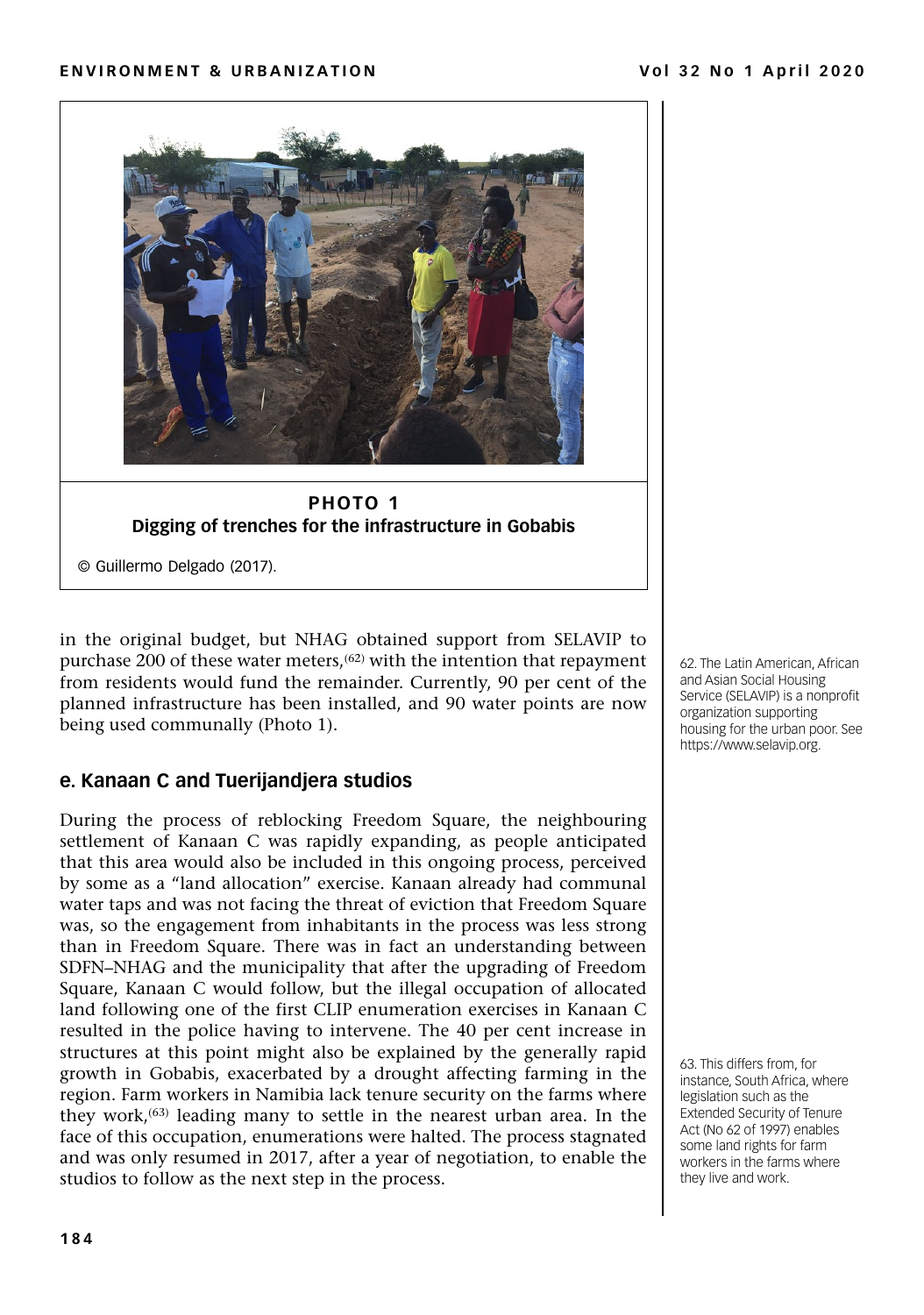As with the previous studios, those in Kanaan put upgrading into the wider context of Gobabis, given how upgraded settlements connect to the rest of the urban area in terms of roads, water and sanitation infrastructure, and such services as clinics and police. Different kinds of urban layouts were presented to participants, but inhabitants participating in the studios preferred conventional arrangements largely following the pattern of the Kanaan A settlement neighbouring Freedom Square, which the LA used as a relocation area in 2004 for inhabitants settled illegally elsewhere, and which follows a conventional grid layout. While the planning studios took a city-wide perspective, considering aspects beyond the settlement itself, they lacked the information to consider broader land and housing needs, since only information about lowerincome groups had been collected. While the process remained limited to the northeastern areas of Gobabis, recognition of the importance of thinking beyond the settlement's confines was an advance.

As in the planning studios in Freedom Square, inhabitants split into small groups and presented the layouts they developed to each other. These 12 layouts were thereafter combined into one by the students and presented to both the municipality and other residents to ensure that it had been done according to the priorities established in the studios (Photos 2A and 2B). Along with information gathered in the enumeration, the layout was used in a door-to-door verification process.

This planning process was completed in Kanaan by 2018, but actual upgrading was put on hold because of the slow progress in the neighbouring Tuerijandjera informal settlement. Some of the houses in Tuerijandjera were on surveyed land that the municipality had allocated to a private developer, with the plan to relocate some inhabitants to unplanned northern areas. Inhabitants resisted this decision, and as a result, planning studios in Tuerijandjera were much slower and no verification process has taken place yet. Arguably, the non-negotiable relocation in the portions of land allocated to developers has made forming partnerships in this settlement the most challenging. The team is currently waiting for guidance from the council to re-engage with Tuerijandjera political leaders and committees in future actions.

# **f. Ongoing initiatives**

Gobabis continues to be the site of various transformations in the settlements discussed above. In Freedom Square, for instance, a team of students from NUST and the Katutura College of the Arts approached the Gobabis Municipality with assistance from NHAG and international cooperation to develop and improve the settlement's public open spaces. The project was participatory in its design and construction, with the municipality providing technical and logistical assistance.

The project used the methods from the planning studios for involving inhabitants and the LA. As inhabitants shared their vision for their public open space, it soon evolved to include a community centre, an informal trading area and a playground – a reflection of the need they expressed for larger social and economic interventions. With the help of inhabitants, this space was built within just a weekend (Photos 3A and 3B).

The processes here have gained recognition, and exchanges continue to happen, both for others to come and learn from Gobabis and vice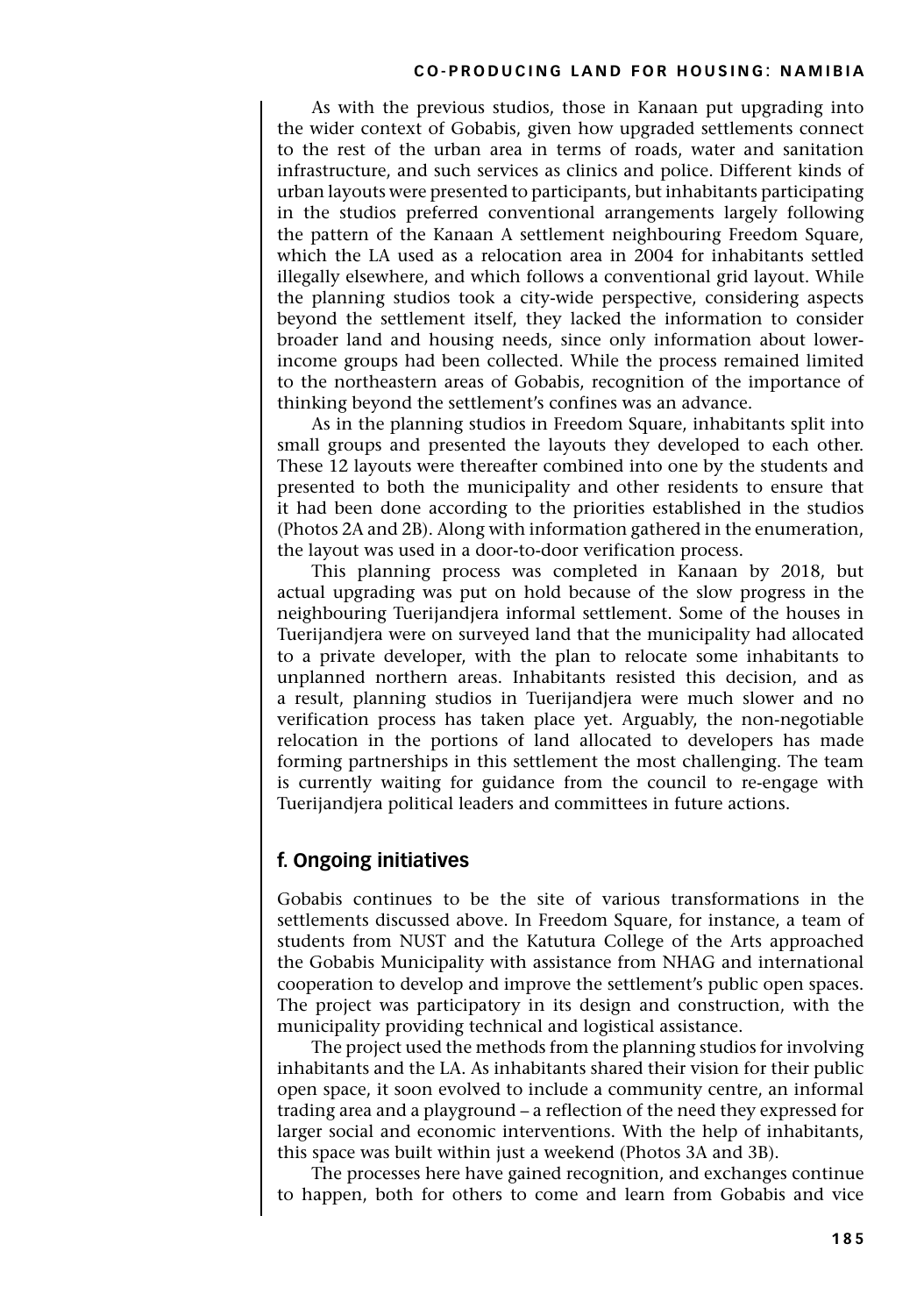

versa. For instance, there was recently a learning exchange between Kanaan C and Karibib, a town in the Erongo region of western Namibia, where the local authority and inhabitants from one informal settlement had initiated an upgrading process based on previous exchanges. The success of prior exchanges has encouraged key stakeholders within Namibia and internationally to visit and learn from the Gobabis case.<sup>(64)</sup> This has included visits from the CEOs of eight other LAs to witness the experiences in Gobabis firsthand (Photo 4).<sup>(65)</sup> The recently appointed National Housing Advisory Committee has also organized a learning visit to Freedom Square. A booklet documenting the process describes Gobabis as a "learning centre"<sup>(66)</sup> for many today.

# **VI. Discussion**

In this section, we discuss the effectiveness of co-production in the processes described above, and in particular whether they have contributed to equity and/or challenged oppressive urban development processes and structures.

64. ILMI (2017).

65. ILMI and ONE Economy Foundation (2019).

66. Know Your City (2017).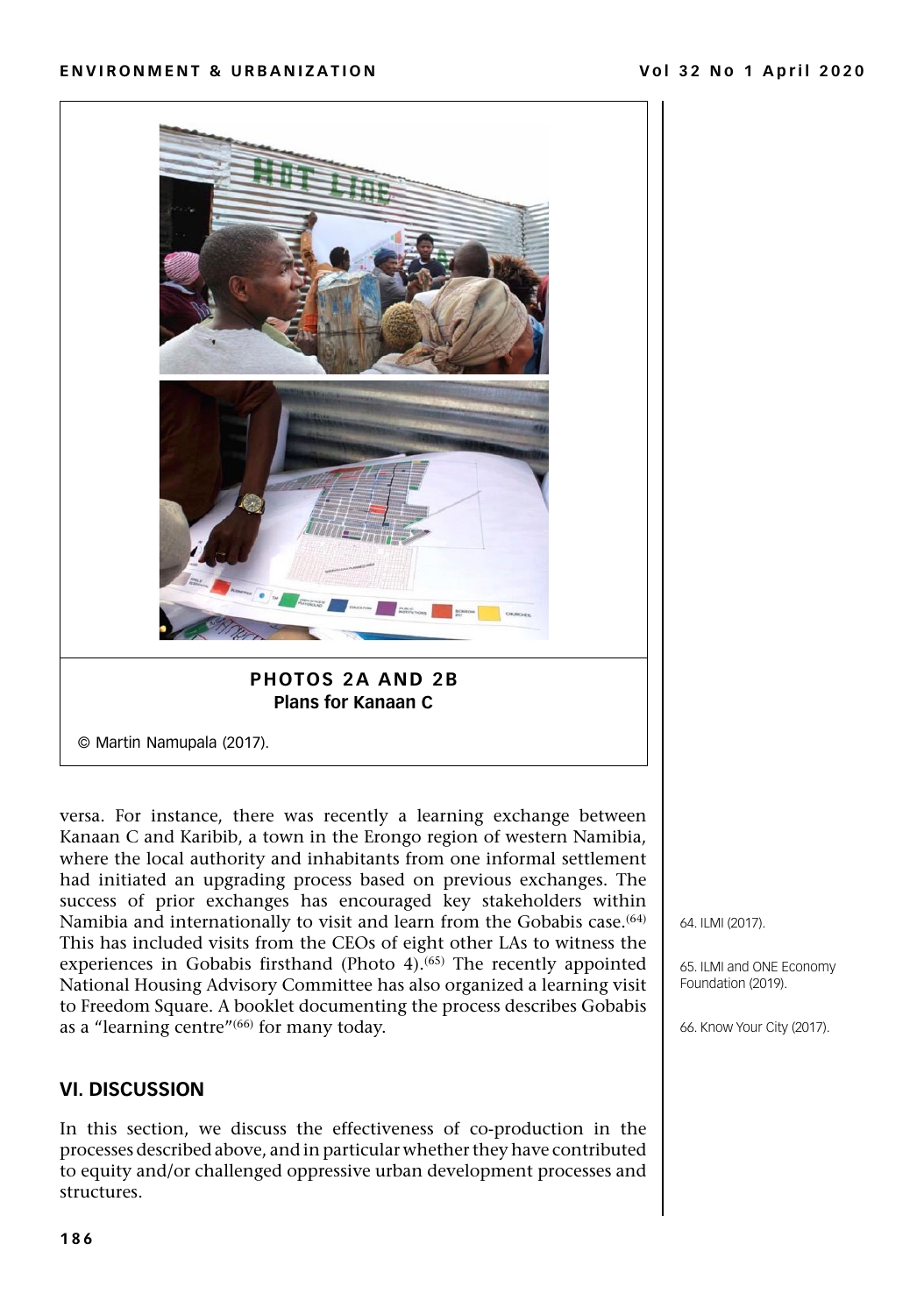#### **C O - P RODU CING LAN D F OR H OUS ING: NAMI B I A**



# **Photos 3A and 3B Construction (A) and finished (B) public space in Freedom Square**

© Martin Namupala (2019).

Co-production in Gobabis was in part driven by necessity, but it was also a key factor in changing attitudes towards bottom-up upgrading. The area of Freedom Square is the equivalent of almost four township developments. Servicing this area, at the average  $cost<sub>1</sub>(67)$  would have represented an investment of almost N\$ 90 million (about US\$ 6.1 million). The process in Freedom Square has not reached the level of full servicing, but some degree of tenure security and basic services has been attained for less than a fifth of the average cost.(68) This includes the empowerment of those who took part in the process, the technical skills they acquired, the social organizing, the engagement with authorities, and the understanding of urban development processes. This involvement on the part of inhabitants included their uncompensated contribution of labour on sewer lines, road construction, and their participation in various professional services through partnerships. Through a shared

67. "Servicing land" generally includes roads, stormwater management, information and communication technologies, sewerage reticulation and treatment, water storage and electricity. See Ulrich and Meurers (2015).

68. N\$ 15,000 (about US\$ 1,000), which includes land survey costs, water and sanitation reticulation.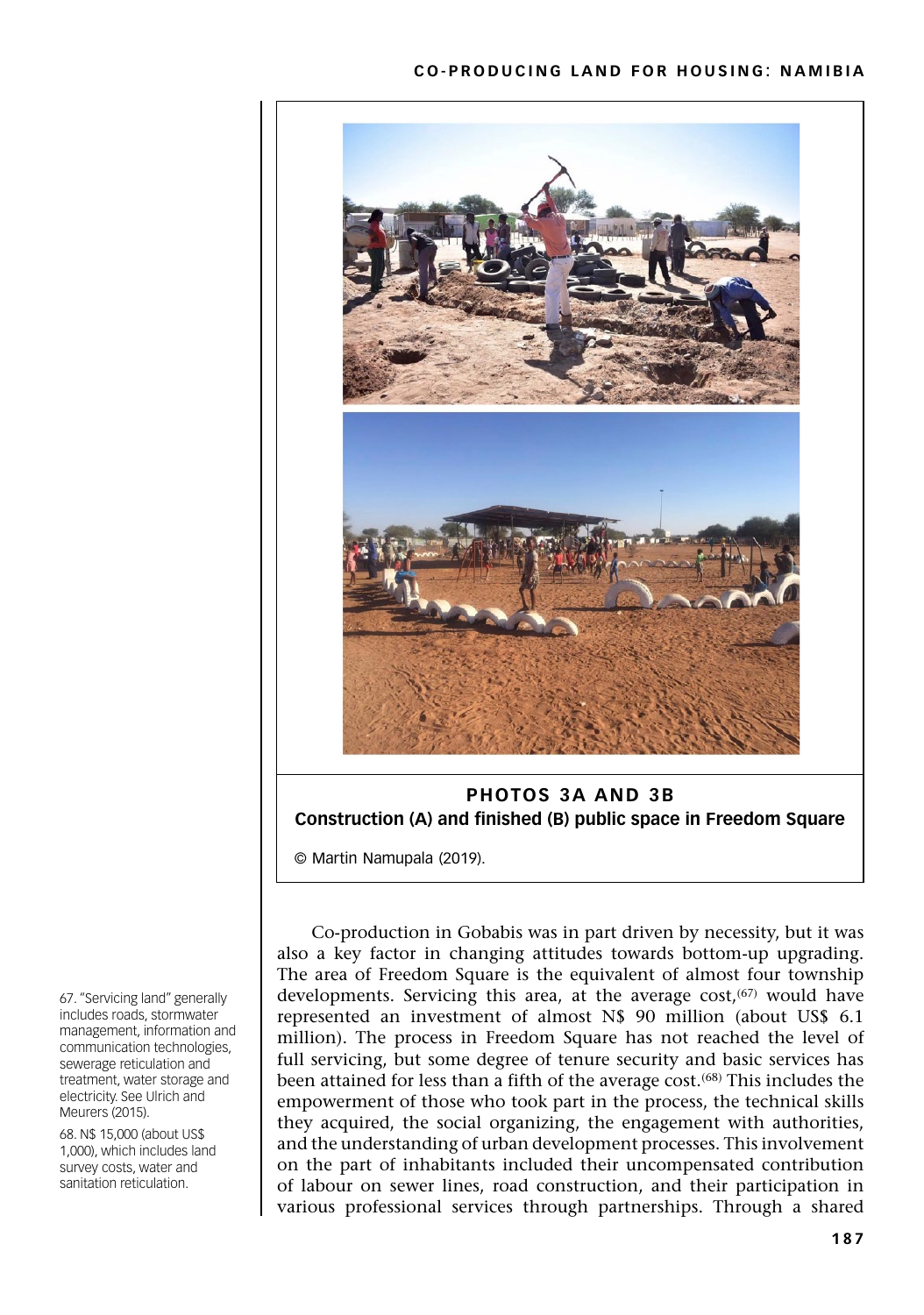

# **Photo 4 Eight CEOs from different LAs in Namibia listening to the experiences of informal settlement upgrading in Gobabis**

© Guillermo Delgado (2019).

notion of partnership, the more challenging aspects of the process, such as relocation and the adequacy of compensation for loss of property, became less contentious. Residents' cooperation around the relocation of the large majority of structures in the reblocking of Freedom Square demonstrates considerable acceptance of the process and confidence in the future upgrading of the other areas. The entire endeavour was done on a non-profit-making basis. In conventional land delivery processes, every contract entails a markup for whoever is tendering their services.

It is beyond the scope of this paper, given the lack of the readily available information, to calculate the costs in Freedom Square as compared to state expenditures for urban development, $(69)$  but arguably we would find that the co-productive processes outlined here make far more efficient and equitable use of public funds. A reliance on regular statutory procedures for serviced land would not only have excluded those who benefitted through the current process but would actually have displaced them. Those living in Freedom Square would have needed to move to give way to the planned higher-income development. A subsidy could have bridged the gap between the cost of servicing a household's land through these Gobabis processes (N\$ 15,000 [about US\$ 1,000]) and that of more formal processes (N\$ 85,000 [about US\$ 5,800]). But the use of the bottom-up processes described here in effect allows that subsidy to extend benefits to four other households. Here, efficiency becomes aligned with equity, as more people are reached with public funds. Through the practices described here, the impact widens.

At the same time, it must be acknowledged that the state is not in a position to consider subsidies of this kind or other larger expenditures due to the current economic slowdown. This raises the question of the kind of action that is compatible with the absence of "big budgets". Are co-productive practices a practical solution where the state is not able to perform? Or even more critically, what should be made of a situation 69. Some calculations have been made regarding Namibia's expenditure in urban development, placing these at 0.1 per cent of the country's GDP. See Lühl and Delgado (2018).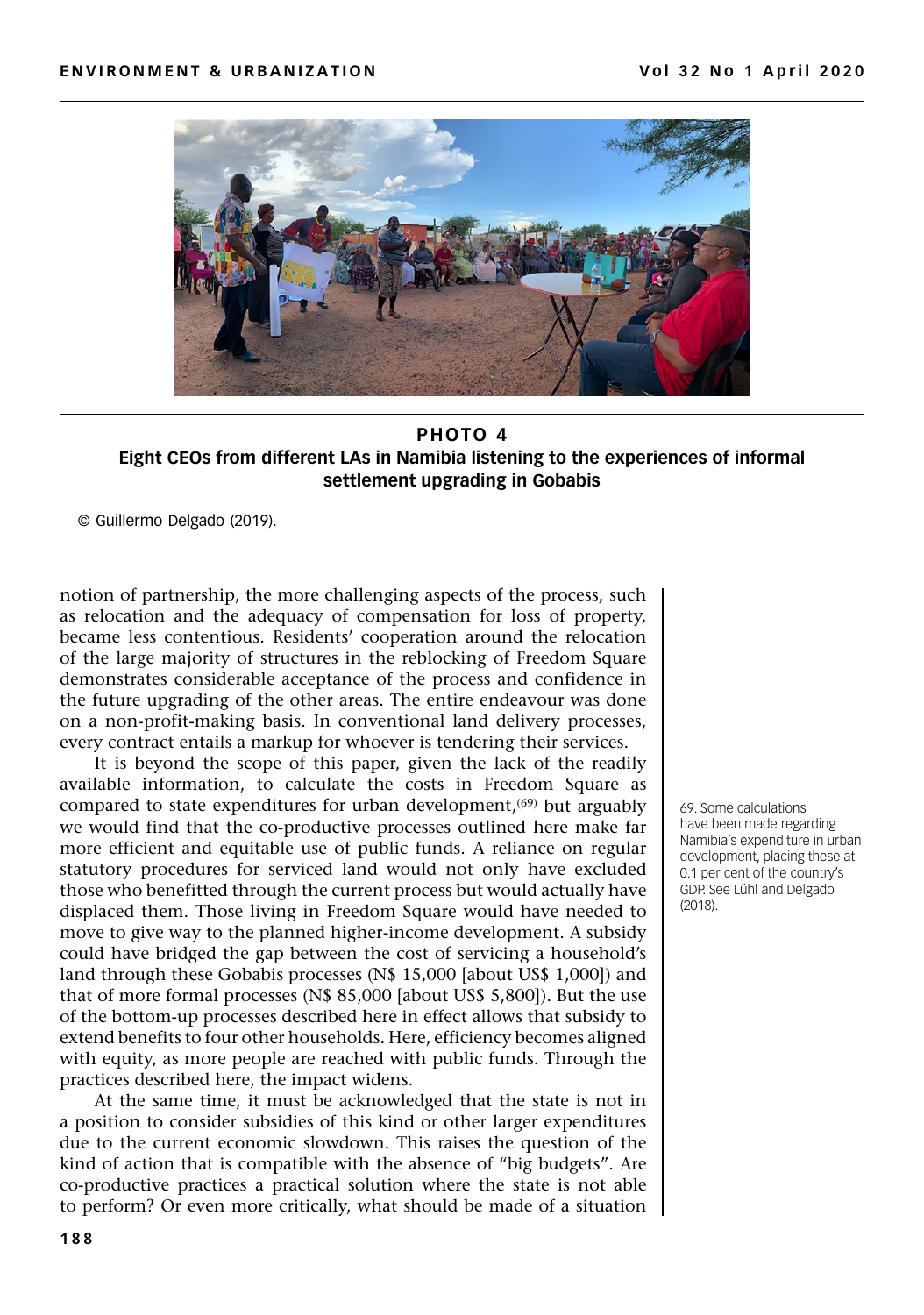where a state may be in a position to afford urban development for the lowest-income groups, but does not prioritize it? Does co-production "bail out" the state from its duties or does it demonstrate alternatives? One key item to consider in the case of Freedom Square is that the initial plans were intended to displace and relocate low-income inhabitants in order to build a housing development most certainly out of their reach. The "formal" processes of land and housing delivery favoured by the state remain structurally predetermined in favour of waged higher-income earners who, while certainly in need of housing, are nevertheless vastly outnumbered by those in the ultra-low-income bracket, who are most likely to be in the informal sector or unemployed. While we argue that co-production in this case contributes to enabling elements of urban development that the government has so far not undertaken, the benefits with regard to empowerment may need to be considered as a related but ultimately separate discussion. In the case we present here, the key moment when co-production proved its power was when a shared understanding was reached that favoured upgrading for those already living there, instead of their displacement allowing for development for a more affluent group.

On the other hand, at the scale of the larger urban area, the entire process has taken place within the framework of a formal city structure that still displays the modernist and apartheid characteristics described above. The planning layout of Gobabis is a clear diagram of modernist economic, racial and functional segregation. However, in terms of process, the relationships among stakeholders have been significantly subverted. It would have been unthinkable 30 years ago to have inhabitants of the black areas presenting to the LA their information about and plans for the place where they lived. Furthermore, their achievement of upgrading rather than relocation would have been difficult to imagine during pre-independence times. The partnership approach and the new actors involved are thus significantly different from those dictated by the modernist spatial production that characterized apartheid times. The question remains whether these new processes will eventually result in a new kind of spatial reality on the ground, considering that the plans produced in the planning studios still resemble significantly the generic suburb-like planning layouts and single-use patterns that can be found in most of Namibia's urban areas. This is in part due to the parameters set in the studios (e.g. templates for plots of land, roads, public space). The power of planning schemes in Namibia remains strong, and planning regulations have considerably influenced the spatial outcome in the studios. However, if these processes are viewed incrementally, this might change at a later stage.

The processes outlined here illustrate the participation of a broad constellation of stakeholders, and the nuances of the situation raise important questions for co-production. The partnerships in this case remain uneven. Consider the unilateral decisions taken by the local authority official who did not submit the tenure certificates to the municipal council for approval, or the decision of the ministry (MLR) not to include NHAG and SDFN in the implementation of the pilot. The latter may have had significant consequences in the subsequent rolling out of the FLT process. It also suggests that, despite the lessons learnt, inhabitants remain seen predominantly as "beneficiaries" rather than partners in implementation.

Another lesson is that associational life among inhabitants works better in smaller clusters, and that it needs to be voluntary. The relationship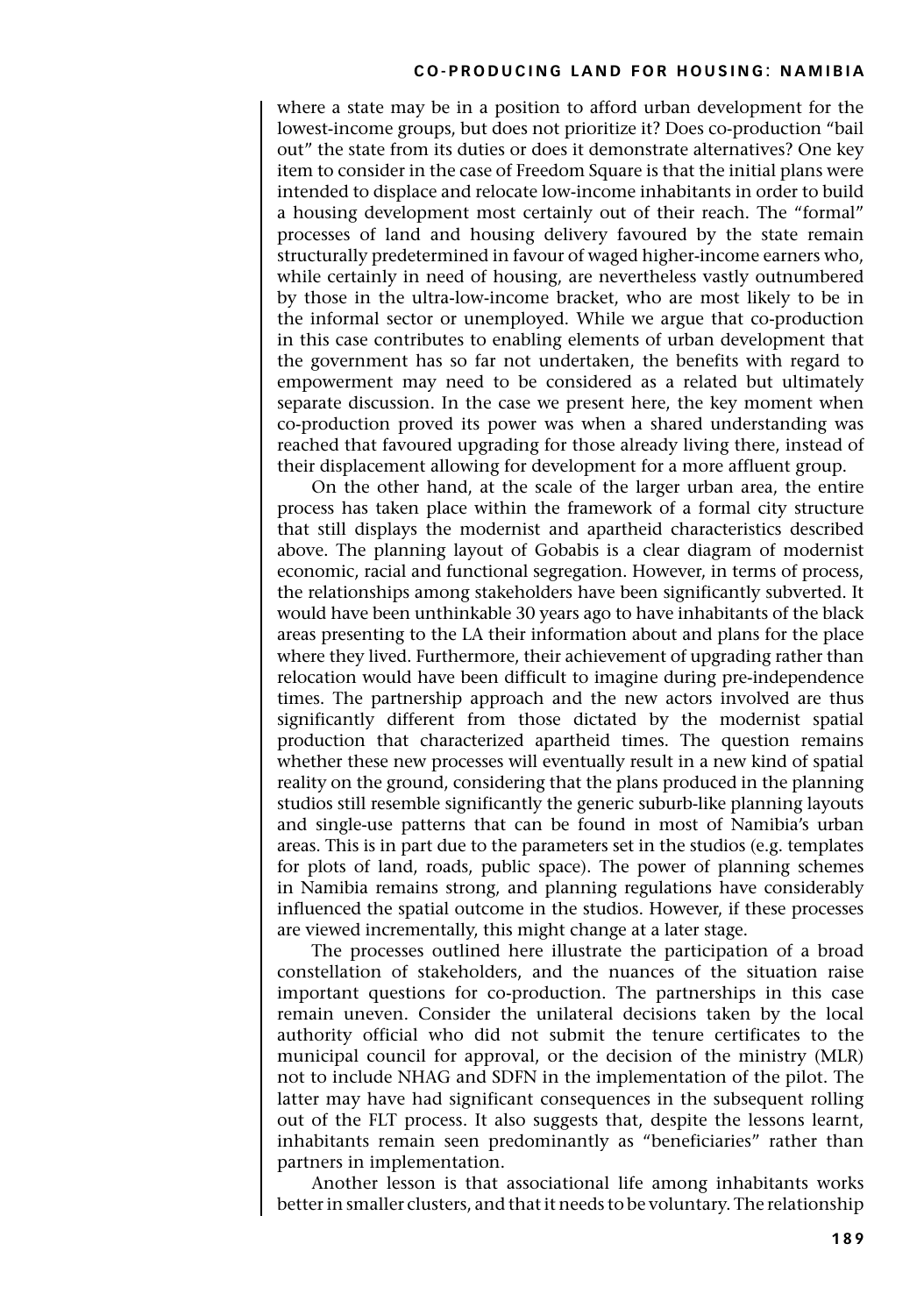between clusters is important and currently not mentioned in the FLT act and regulations. This is significant; ultimately there should be widespread awareness of the process, as the illegal land occupations that risked destabilizing the process showed. Further questions also emerge regarding the constellation of stakeholders, such as: Who leads? Who initiates such partnerships? Who decides in these processes?

While the sequence of events was triggered by a concrete need on the ground, the actual process of engaging partners for the case of Freedom Square started from the request of the LA to NHAG–SDFN. From there on, the NHAG–SDFN partnership can be said to have steered this process; but it is possible to zoom in still further. One can examine in some detail who was doing what, when and how; and the account we provide in this paper allows a grasp of only some of these nuances. For instance, within the LA, it is sympathetic officials, usually with more social commitment than their colleagues, who help to adjust existing frameworks and make themselves available beyond the usual requirements of the job. In the case of NHAG and SDFN, while federation members were indeed mobilizing on the ground, it was the support NGO that effected the required action (e.g. a letter to the municipality, sourcing technical expertise). More recently, some of the latest interventions in Gobabis were youth-led. Leadership in the process outlined so far has shifted hands.

The experiences outlined here relate primarily to the upgrading of Freedom Square, west of the formal parts of Epako. By now, informal settlements have expanded considerably to the northeast, more than doubling the area of Freedom Square itself. Aspects of the process in Freedom Square are being implemented in 15 other informal settlements across Namibia.(70) However, the circumstances that led to the events in Freedom Square were unique. Therefore, rather than seeing the process as "replicable" or "transposable", it can be described as a model or "learning centre".(71)

It is also important to highlight that the LA itself has undertaken other interventions in the northeastern areas without the collaboration of SDFN–NHAG or the other partners mentioned here.(72) Although the upgrading in Freedom Square has unquestionably had an impact, it would be farfetched to assume we could determine the actual extent of its influence on other developments in Gobabis and in other LAs in Namibia (and, perhaps, internationally).

# **VII. Conclusions**

The experiences in this paper reveal some attributes and limits of coproduction. The modernist criterion of efficiency can, through coproductive practices, become aligned to issues of equity. Engagement through co-production can also lead to those in power, such as local government, prioritizing the needs of lower-income groups over those of higher-income ones. Furthermore, although co-productive practices can supplement low budgetary allocations from central and local governments towards urban development, benefitting the lowest-income groups, the overall goal of persuading the state to prioritize spending in this regard should not be forgotten. While the physical structures in Gobabis do not yet seem to be significantly challenged by these co-productive practices,

70. Currently, similar upgrading processes are active in 15 informal settlements in 10 other urban areas in the country: Karbib, Tsumeb, Otjinene, Henties Bay, Helao Nafidi, Outjo, Khorixas, Rundu, Mariental and Rundu.

71. Know Your City (2017).

72. Some of these include the relocation from a plot of land within Epako slated for a "mass housing" development to an area in the north, where inhabitants were resettled in "planned layouts" for future development.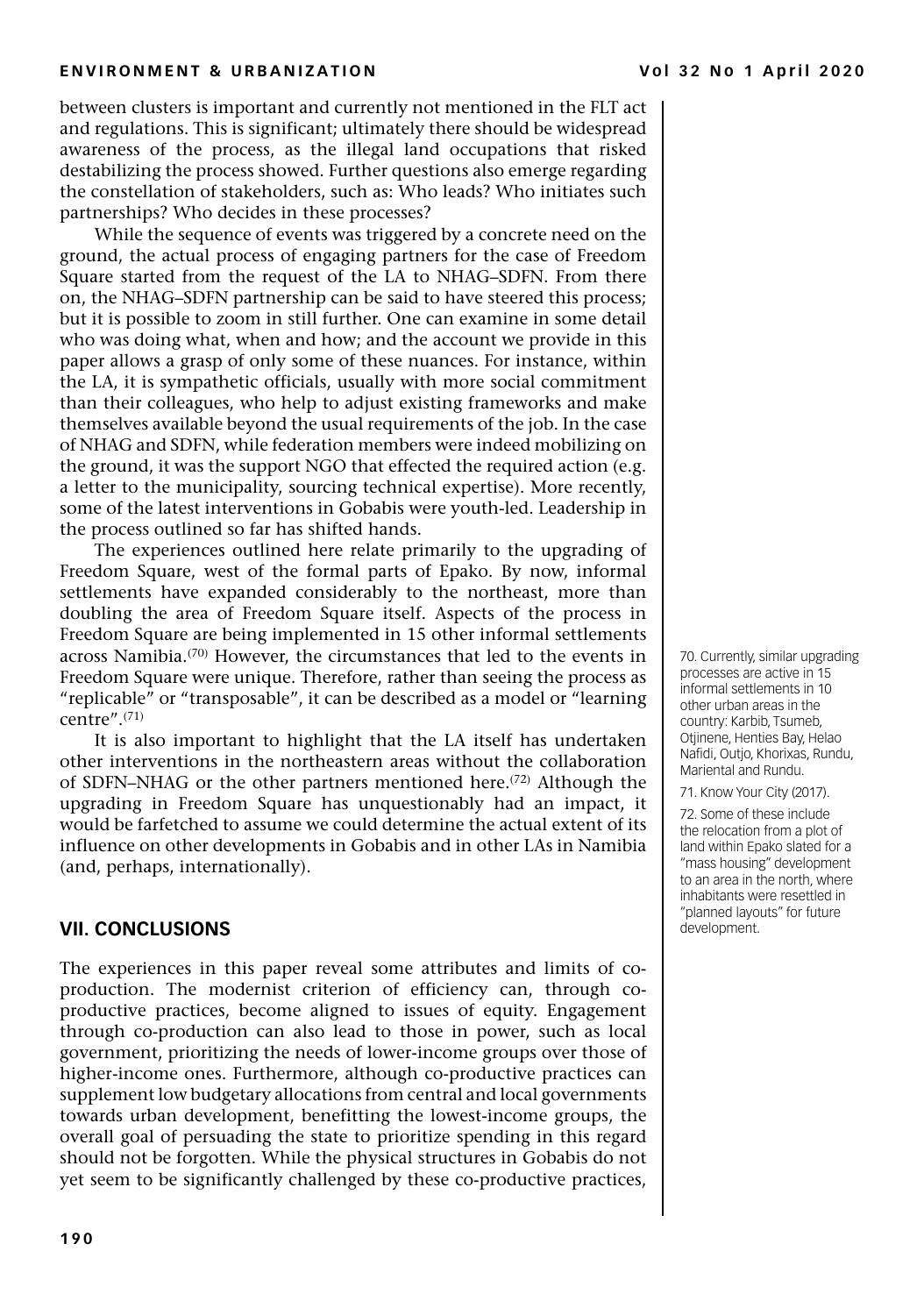the processes leading to these physical structures seem to have been significantly transformed.

Additional questions that are raised here for further research are whether transforming the processes behind urban development would ultimately lead to material changes in the built environment, and how it is that this has not yet emerged as a bottom-up demand. The question of "who leads" the process, appears in this case to be a less important matter than the fact that the leadership of activities in both Freedom Square and the other settlements has shifted hands. This is evidence that power has not been centralized or accumulated in one stakeholder. At the same time, SDFN–NHAG's longer-term relationship with some LAs is a sign of trust that encourages other LAs to engage. This long-term relationship might nevertheless have come at a cost, but SDFN–NHAG has prioritized partnership over confrontation.<sup> $(73)$ </sup> In the case of Gobabis, the relationship between the LA and the federation spans almost 20 years; and despite changes in the administration of both political and technical officebearers, this remains arguably the most successful partnership between LAs and communities in Namibia. This is due not merely to its size, but also to its implicit potential for scaling-up processes that so far have taken place only in localized spaces within low-income areas led by a number of saving groups. The lessons about the "model" that Gobabis represents remain relevant for the national efforts in informal settlement upgrading, and arguably for international practices of co-production of land for housing through wide-ranging partnerships with strong involvement of inhabitants.

The Gobabis case points to the capacity for some degree of empowerment to take place, not only at the grassroots level but among other parties now recognized as "partners". Although self-determination was not spelled out as an explicit demand of residents as part of the process, certainly the process supported their determination of some priorities. A key moment was when the relocation of Freedom Square inhabitants was ruled out in favour of on-site upgrading. This provided a kind of de facto security of tenure to inhabitants. However, if we consider this a gradual process of development, it seems this was a concession made to inhabitants, possibly signalling a progression to more balanced power relations. These more balanced relations imply a redistribution of power, which raises further questions: Is this trend aimed at a hypothetical balance of power between local government and inhabitants (some form of co-government)? A concern voiced by the LA was to keep inhabitants engaged during the process, as if they might eventually be "lost" through disengagement. From this point of view, co-government is not only an opportunity for bottom-up processes to gradually acquire power in coproducing the built environment with the local or central government, but also the opportunity for both levels of government to retain relevance, at least with regard to urban development.

The case of Gobabis, if understood as a co-productive practice, presents important nuances that themselves raise important questions. The Gobabis experiences raise further questions too. For example, is there a need for cohesion within the constituency in question, or is it sufficient to have pockets of cohesion representing a geographical unit and able to organize within it? Are the inherent challenges an obstacle that must be overcome, or merely characteristics of any process entailing larger groups of people? If long-term relationships between partners are

73. For a discussion on the variety of strategies, see Mitlin  $(2018)$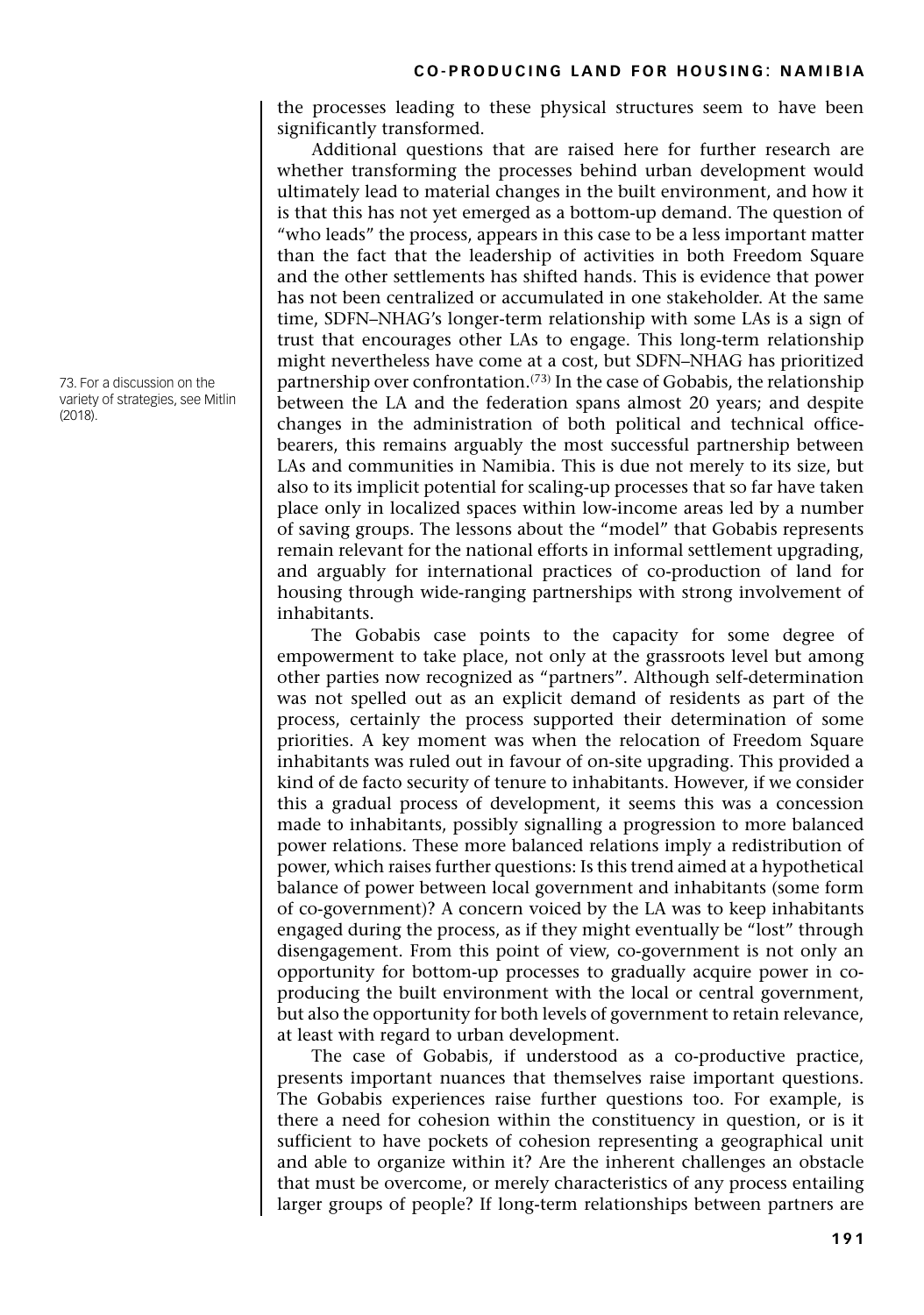important, particularly between government and organized, low-income groups of inhabitants, at what cost should they be maintained? Is the objective merely to develop quicker and cheaper plots of land, or should these processes build towards some degree of equity? Is there a need to become "equal partners", or can asymmetries remain in order to achieve co-government? Is it possible for inhabitants to have an equal say in the finances and funding priorities of the LA in the absence of external funding for informal settlement upgrading, or should their role be limited to their settlement only?

Gobabis holds lessons in this respect, but it has the potential to yield more insights as the processes continue and evolve. While questions of "replicability" still linger, Gobabis is certainly a "learning centre",(74) engaging us from both practical and analytical perspectives.

**ORCID iD**

Guillermo Delgado **<https://orcid.org/0000-0003-2586-1555>** 

#### **References**

- AAPS and SDI (n.d.), *AAPS-SDI Collaborative Studio Series 2011-2013. Project Report. Guidelines, Opportunities and Challenges of Community-Based Studio Teaching*, South Africa.
- Albrechts, Louis (2013), "Reframing strategic spatial planning by using a coproduction perspective", *Planning Theory* Vol 12, No 1, pages 46–63.
- Appadurai, A (2001), "Deep democracy: urban governmentality and the horizon of politics", *Environment and Urbanization* Vol 13, No 2, pages 23–42.
- Avermaete, Tom, Serhat Karakayali and Marion Von Osten (2010), *Colonial Modern*, Black Dog Publishing, London.
- Barnes, Grenville, Walter Volkmann and Anna Muller (2015), "Drones in support of upgrading informal settlements: potential application in Namibia," *Coordinates* blog, November, [http://mycoordinates.org/drones-in-support](http://mycoordinates.org/drones-in-support-of-upgrading-informal-settlements-potential-application-in-namibia)[of-upgrading-informal-settlements-potential](http://mycoordinates.org/drones-in-support-of-upgrading-informal-settlements-potential-application-in-namibia)[application-in-namibia](http://mycoordinates.org/drones-in-support-of-upgrading-informal-settlements-potential-application-in-namibia).
- Beukes, Anni (2015), "Making the invisible visible: generating data on 'slums' at local, city and global scales," Human Settlements working paper, International Institute for Environment and Development, London, available at [https://](https://pubs.iied.org/10757IIED/?k=beukes) [pubs.iied.org/10757IIED/?k=beukes.](https://pubs.iied.org/10757IIED/?k=beukes)
- Brown, Rowland (2016), *The Namibian Budget 2016/17-2018/19*, Windhoek, available at [https://](https://www.ean.org.na/wp-content/uploads/2016/03/Presentation-Rowland-Brown-Budget-Review.pdf) [www.ean.org.na/wp-content/uploads/2016/03/](https://www.ean.org.na/wp-content/uploads/2016/03/Presentation-Rowland-Brown-Budget-Review.pdf) [Presentation-Rowland-Brown-Budget-Review.pdf.](https://www.ean.org.na/wp-content/uploads/2016/03/Presentation-Rowland-Brown-Budget-Review.pdf)
- Castán Broto, Vanesa and Susana Neves Alves (2018), "Intersectionality challenges for the

co-production of urban services: notes for a theoretical and methodological agenda", *Environment and Urbanization* Vol 30, No 2, pages 367–386.

- D'Cruz, C, S F Cadornigara and D Satterthwaite (2014), "Tools for inclusive cities: the roles of communitybased engagement and monitoring in reducing poverty", Human Settlements working paper, International Institute for Environment and Development, London, available at [http://pubs.](http://pubs.iied.org/10708IIED) [iied.org/10708IIED](http://pubs.iied.org/10708IIED).
- Delgado, Guillermo (2019a), "Land and housing practices in Namibia: cases of access to land rights and production of housing in Windhoek, Oshakati and Gobabis", PhD thesis, University of Cape Town, Cape Town.
- Delgado, Guillermo (2019b), "A short socio-spatial history of Namibia", ILMI Working Paper No 9, Windhoek, Integrated Land Management Institute, available at [http://ilmi.nust.na/sites/](http://ilmi.nust.na/sites/default/files/WP9-DELGADO-A-short-history-of-Namibia-WEB.pdf) [default/files/WP9-DELGADO-A-short-history-of-](http://ilmi.nust.na/sites/default/files/WP9-DELGADO-A-short-history-of-Namibia-WEB.pdf)[Namibia-WEB.pdf](http://ilmi.nust.na/sites/default/files/WP9-DELGADO-A-short-history-of-Namibia-WEB.pdf).
- Delgado, Guillermo and Lühl Phillip (2013), "Financialisation and the production of inequality in Namibia: a socio-spatial perspective", *Journal Für Entwicklungspolitik* Vol 29, No 4, pages 46– 66, available at [http://www.mattersburgerkreis.](http://www.mattersburgerkreis.at/dl/lptmJMJLkOJqx4KooJK/JEP-4-2013_03_DELGADO-L_HL_Financialisation-and-the-Production-of-Inequality-in-Namibia-A-Socio-Spatial-Perspective.pdf) [at/dl/lptmJMJLkOJqx4KooJK/JEP-4-2013\\_03\\_](http://www.mattersburgerkreis.at/dl/lptmJMJLkOJqx4KooJK/JEP-4-2013_03_DELGADO-L_HL_Financialisation-and-the-Production-of-Inequality-in-Namibia-A-Socio-Spatial-Perspective.pdf) [DELGADO-L\\_HL\\_Financialisation-and-the-](http://www.mattersburgerkreis.at/dl/lptmJMJLkOJqx4KooJK/JEP-4-2013_03_DELGADO-L_HL_Financialisation-and-the-Production-of-Inequality-in-Namibia-A-Socio-Spatial-Perspective.pdf)[Production-of-Inequality-in-Namibia-A-Socio-](http://www.mattersburgerkreis.at/dl/lptmJMJLkOJqx4KooJK/JEP-4-2013_03_DELGADO-L_HL_Financialisation-and-the-Production-of-Inequality-in-Namibia-A-Socio-Spatial-Perspective.pdf)[Spatial-Perspective.pdf](http://www.mattersburgerkreis.at/dl/lptmJMJLkOJqx4KooJK/JEP-4-2013_03_DELGADO-L_HL_Financialisation-and-the-Production-of-Inequality-in-Namibia-A-Socio-Spatial-Perspective.pdf).
- Ellinger, Isabel (2015), *Adequate Housing and Evictions. A Brief Overview of Namibian and South African*

74. Know Your City (2017).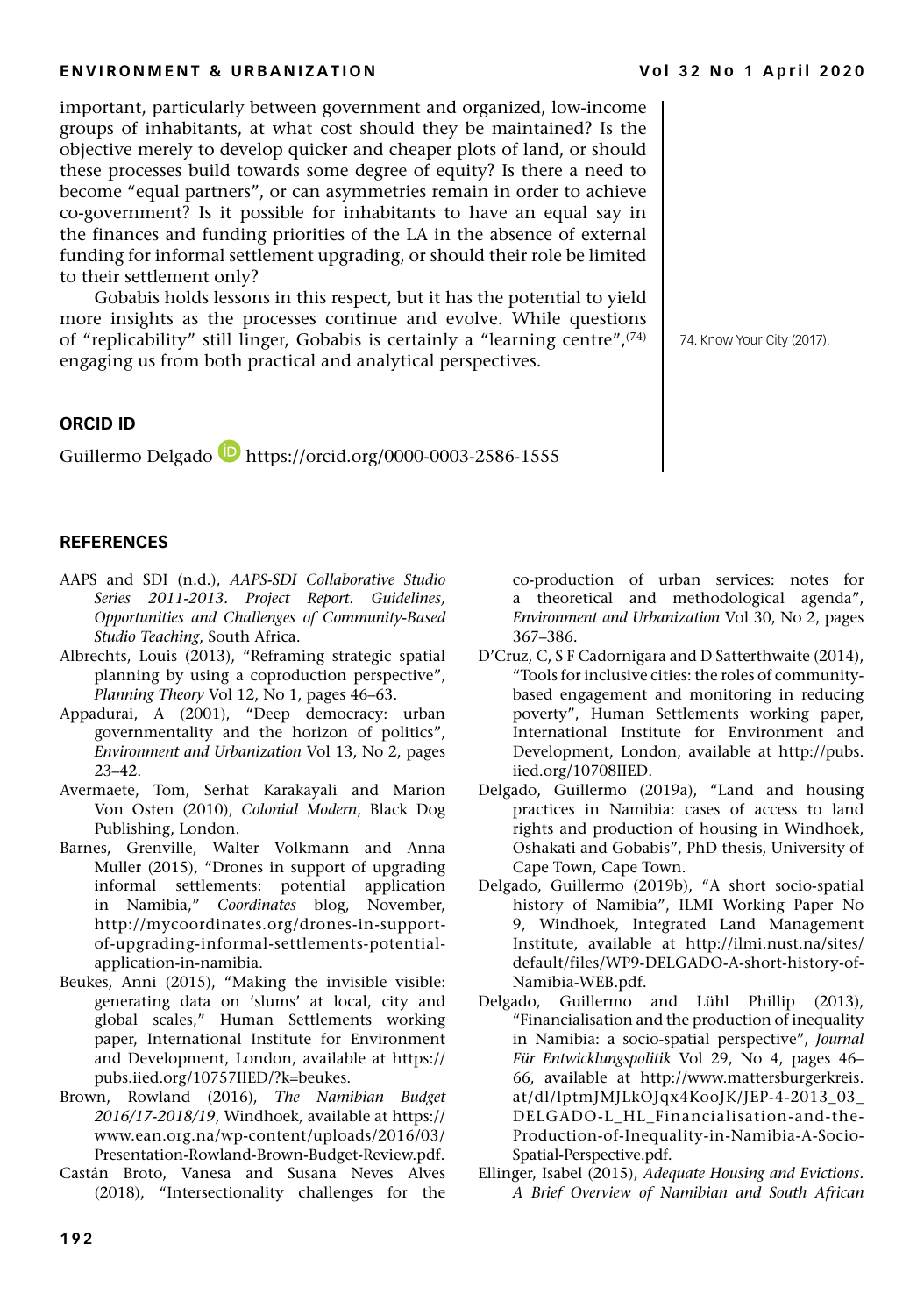*(Case) Law in the Context of Informal Settlements*, GIZ/Legal Assistance Centre, Windhoek.

- Gordon, Lewis (2018), "Black intellectual tradition", in Simon Bronner (editor), *Encyclopedia of American Studies*, Johns Hopkins University Press, available at [https://eas-ref.press.jhu.edu/view?aid=780&fro](https://eas-ref.press.jhu.edu/view?aid=780&from=search&query=black%20intellectual&link=search%3Freturn%3D1%26query%3Dblack%2520intellectual%26section%3Ddocument%26doctype%3Dall) [m=search&query=black%20intellectual&link=se](https://eas-ref.press.jhu.edu/view?aid=780&from=search&query=black%20intellectual&link=search%3Freturn%3D1%26query%3Dblack%2520intellectual%26section%3Ddocument%26doctype%3Dall) [arch%3Freturn%3D1%26query%3Dblack%2520i](https://eas-ref.press.jhu.edu/view?aid=780&from=search&query=black%20intellectual&link=search%3Freturn%3D1%26query%3Dblack%2520intellectual%26section%3Ddocument%26doctype%3Dall) [ntellectual%26section%3Ddocument%26doctyp](https://eas-ref.press.jhu.edu/view?aid=780&from=search&query=black%20intellectual&link=search%3Freturn%3D1%26query%3Dblack%2520intellectual%26section%3Ddocument%26doctype%3Dall) [e%3Dall](https://eas-ref.press.jhu.edu/view?aid=780&from=search&query=black%20intellectual&link=search%3Freturn%3D1%26query%3Dblack%2520intellectual%26section%3Ddocument%26doctype%3Dall).
- Holston, James (1989), *The Modernist City: An Anthropological Critique of Brasilia: Architecture, Politics and Society in Brasilia*, University of Chicago Press, Chicago.
- ILMI (2017), *The Role of Universities in Participatory Informal Settlement Upgrading: Experiences from Kenya, Namibia, Uganda and Zambia*, Document Note 1/2017, Integrated Land Management Institute, Windhoek, available at [http://ilmi.](http://ilmi.nust.na/sites/default/files/ILMI-DN-The-role-of-universities-in-participatory-slum-upgrading-Namibia-Kenya-Uganda-Zambia-WEB.pdf) [nust.na/sites/default/files/ILMI-DN-The-role-of](http://ilmi.nust.na/sites/default/files/ILMI-DN-The-role-of-universities-in-participatory-slum-upgrading-Namibia-Kenya-Uganda-Zambia-WEB.pdf)[universities-in-participatory-slum-upgrading-](http://ilmi.nust.na/sites/default/files/ILMI-DN-The-role-of-universities-in-participatory-slum-upgrading-Namibia-Kenya-Uganda-Zambia-WEB.pdf)[Namibia-Kenya-Uganda-Zambia-WEB.pdf.](http://ilmi.nust.na/sites/default/files/ILMI-DN-The-role-of-universities-in-participatory-slum-upgrading-Namibia-Kenya-Uganda-Zambia-WEB.pdf)
- ILMI and ONE Economy Foundation (2019), *Seven Ideas for Informal Settlement Upgrading in Namibia: Practical and Implementable Insights Based on the SDI-UPFI High Level Roundtable*, February 2019, Document Note 2/2019, Integrated Land Management Institute and ONE Economy Foundation, Windhoek.
- Joshi, Anuradha and Mick Moore (2004), "Institutionalised co-production: unorthodox public service delivery in challenging environments", *Journal of Development Studies* Vol 40, No 4, pages 31–49.
- Keulder, Christiaan (1994), "Urban women and self-help housing in Namibia: a case-study of Saamstaan Housing Cooperative," NEPRU Working Paper 42, Namibian Economic Policy Research Unit.
- Know Your City (2017), *Exchange 'From Which City / to Which City?'*, Botswana Enumeration Exchange (Francistown Know Your City Programme), SDI, available at [http://knowyourcity.info/](http://knowyourcity.info/wp-content/uploads/2017/07/BOTSWANA-ENUMERATION-EXCHANGE-21-TO-28-MAY-2017-FINAL-FINAL-CORRECT.pdf) [wp-content/uploads/2017/07/BOTSWANA-](http://knowyourcity.info/wp-content/uploads/2017/07/BOTSWANA-ENUMERATION-EXCHANGE-21-TO-28-MAY-2017-FINAL-FINAL-CORRECT.pdf)[ENUMERATION-EXCHANGE-21-TO-28-MAY-](http://knowyourcity.info/wp-content/uploads/2017/07/BOTSWANA-ENUMERATION-EXCHANGE-21-TO-28-MAY-2017-FINAL-FINAL-CORRECT.pdf)[2017-FINAL-FINAL-CORRECT.pdf](http://knowyourcity.info/wp-content/uploads/2017/07/BOTSWANA-ENUMERATION-EXCHANGE-21-TO-28-MAY-2017-FINAL-FINAL-CORRECT.pdf).
- Le Roux, Hannah (2004), "Building on the boundary — modern architecture in the tropics," *Social Identities* Vol 10, No 4, pages 439–453.
- Lühl, Phillip (2013), "The production of inequality: from colonial planning to neoliberal urbanisation in Windhoek", *Digest of Namibian Architecture*.
- Lühl, Phillip and Guillermo Delgado (2018), *Urban Land Reform in Namibia: Getting Ready for Namibia's Urban Future*, Integrated Land Management Institute, Windhoek, available at [http://dna.nust.](http://dna.nust.na/landconference/submissions_2018/policy-paper-urban-land-reform-2018-final.pdf) [na/landconference/submissions\\_2018/policy](http://dna.nust.na/landconference/submissions_2018/policy-paper-urban-land-reform-2018-final.pdf)[paper-urban-land-reform-2018-final.pdf](http://dna.nust.na/landconference/submissions_2018/policy-paper-urban-land-reform-2018-final.pdf).
- Mabakeng, Royal (2018), "Analyzing the use and impact of community enumeration on tenure security in informal settlements-the case of Gobabis in Namibia", master's thesis, University of Twente, Enschede, available at [https://library.](https://library.itc.utwente.nl/papers_2018/msc/la/mabakeng.pdf) [itc.utwente.nl/papers\\_2018/msc/la/mabakeng.](https://library.itc.utwente.nl/papers_2018/msc/la/mabakeng.pdf) [pdf.](https://library.itc.utwente.nl/papers_2018/msc/la/mabakeng.pdf)
- Mitlin, Diana (2008), "With and beyond the state—coproduction as a route to political influence, power and transformation for grassroots organizations", *Environment and Urbanization* Vol 20, No 2, pages 339–360.
- Mitlin, Diana (2018), "Beyond contention: urban social movements and their multiple approaches to secure transformation", *Environment and Urbanization* Vol 30, No 2, pages 557–574.
- Moser, Caroline (1989), "Community participation in urban projects in the Third World", *Progress in Planning* Vol 32, No 2, pages 71–133.
- Muller, Anna, Royal Mabakeng, Jean du Plessis, John Gitau, Cyprian Selebalo and Peter Rutsch (2016), "Experiences in developing business process for flexible land tenure act implementation in Gobabis, Namibia", Conference on Scaling up Responsible Land Governance, World Bank, Washington, DC, 14–18 March.
- Muller, Anna and Edith Mbanga (2012), "Participatory enumerations at the national level in Namibia: the Community Land Information Programme (CLIP)", *Environment and Urbanization* Vol 24, No 1, pages 67–75.
- National Alliance for Informal Settlement Upgrading (2019), *Concept Note*, available at [http://ilmi.nust.](http://ilmi.nust.na/national-alliance) [na/national-alliance.](http://ilmi.nust.na/national-alliance)
- NSA (2011), *2011 Population and Housing Census Main Report*, Namibian Statistics Agency, Windhoek.
- NSA (2016), *Namibia Inter-Censal Demographic Survey 2016 Report*, Namibia Statistics Agency, Windhoek, available at [https://cms.my.na/assets/](https://cms.my.na/assets/documents/NIDS_2016.pdf) [documents/NIDS\\_2016.pdf](https://cms.my.na/assets/documents/NIDS_2016.pdf).
- NSA (2019), *Namibia Labour Force Survey 2018*, Namibia Statistics Agency, Windhoek, available at [https://](https://d3rp5jatom3eyn.cloudfront.net/cms/assets/documents/Namibia_Labour_Force_Survey_Reports_2018_pdf.pdf) [d3rp5jatom3eyn.cloudfront.net/cms/assets/](https://d3rp5jatom3eyn.cloudfront.net/cms/assets/documents/Namibia_Labour_Force_Survey_Reports_2018_pdf.pdf) [documents/Namibia\\_Labour\\_Force\\_Survey\\_](https://d3rp5jatom3eyn.cloudfront.net/cms/assets/documents/Namibia_Labour_Force_Survey_Reports_2018_pdf.pdf) [Reports\\_2018\\_pdf.pdf.](https://d3rp5jatom3eyn.cloudfront.net/cms/assets/documents/Namibia_Labour_Force_Survey_Reports_2018_pdf.pdf)
- Republic of Namibia (1992), *Local Authorities Act 23 of 1992*, Windhoek, available at [https://laws.](https://laws.parliament.na/cms_documents/local-authorities-e1807b69bc.pdf) [parliament.na/cms\\_documents/local-authorities](https://laws.parliament.na/cms_documents/local-authorities-e1807b69bc.pdf)[e1807b69bc.pdf.](https://laws.parliament.na/cms_documents/local-authorities-e1807b69bc.pdf)
- Republic of Namibia (1996), *National Plan of Action: National Habitat II Committee*, Ministry of Regional and Local Government & Housing, Windhoek.
- Republic of Namibia (2000), *Decentralisation Enabling Act 33 of 2000*, Windhoek.
- Republic of Namibia (2012), *Flexible Land Tenure Act, Act 4 of 2012*, Government Gazette of the Republic of Namibia, Windhoek, available at <http://www.lac.org.na/laws/2012/4963.pdf>.